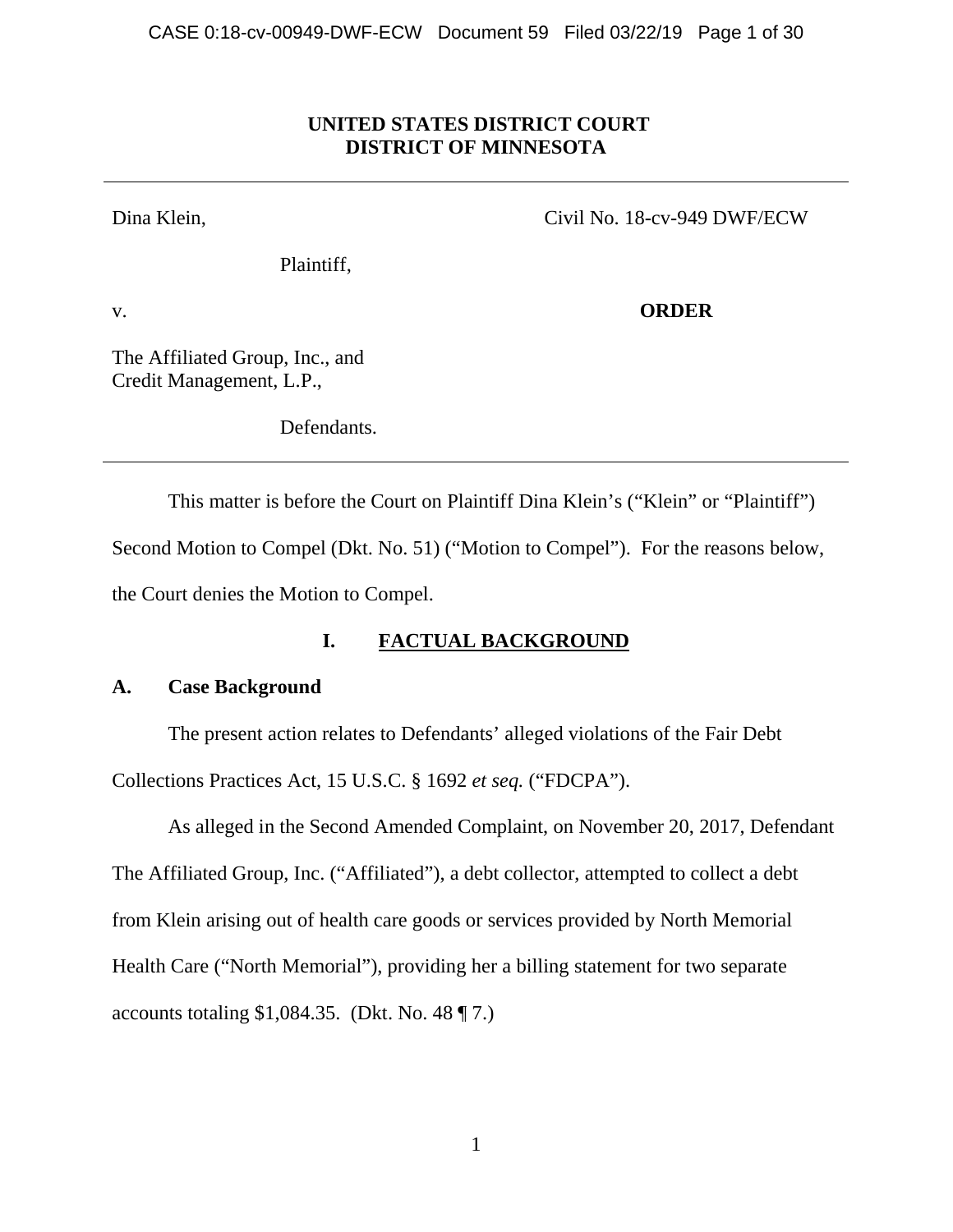In March 2018, Klein received a letter on letterhead from Defendant Credit Management, LP ("Credit Management"), a debt collector, to collect a debt from Klein arising out of health care goods or services provided by North Memorial, providing her a billing statement for two separate accounts totaling \$1,084.35. (*Id*. ¶ 13.) The March 2018 billing statement from Credit Management, using the same address and P.O. Box as Affiliated, included that "the above-listed account has been turned over to us by our client" and indicated that Klein could "avoid continued collection activities by sending your payment in full directly to Credit Management, LP." (*Id.* ¶¶ 14-15.) Plaintiff alleges that Affiliated and Credit Management conspired to give her the false impression that North Memorial had turned her account over to a second debt collector, thus increasing the pressure on her to pay, and that Credit Management's conduct constituted a misrepresentation of the legal status of the debt, and a false representation in connection with the collection of a debt. (*Id.*  $\P$  21-22.) Plaintiff also alleges that both letters violated the FDCPA because they failed to contain any reference to North Memorial's financial assistance plan, much less a conspicuous written notice with the required hospital contact information, which Plaintiff contends is required under federal regulations. (*Id.* ¶¶ 11-12, 17-18.) In addition, Plaintiff alleges Credit Management violated the FDCPA (including §§ 1692f, 1692e(5)) by trying to collect on the same North Memorial debt because it was illegal under an agreement between North Memorial and the Minnesota Attorney General ("AG Agreement") for Credit Management to engage in collection activities in the absence of a written contract with North Memorial authorizing the collection efforts. (*Id.* ¶¶ 39-41; Dkt. No. 53 at 1.)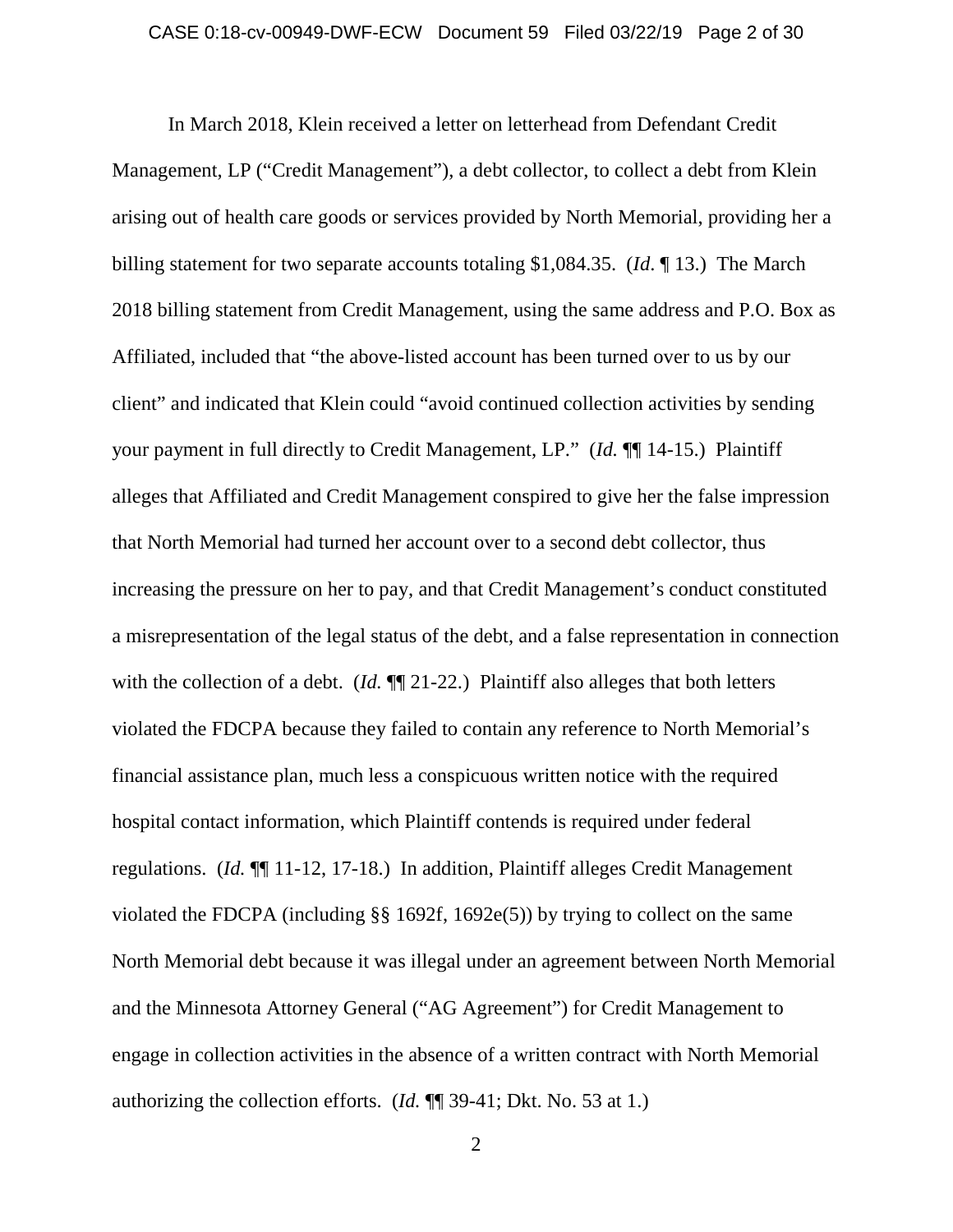# **B. Discovery at Issue**

On November 29, 2018, Plaintiff attempted to serve Defendants' counsel, via email, with PLAINTIFF'S DISCOVERY REQUESTS TO DEFENDANTS (SET II) ("Set II"). (Dkt. Nos. 54-1; 54-2.) Defendants assert they "never expressly consented to electronic service in this case." (Dkt. No. 56 at 12.) Plaintiff does not dispute this assertion. Set II of discovery contained a single document request—Request No. 6:

6. Produce a copy of **all written communication** between Credit Management LP and patients of North Memorial Health Care prior to October 30, 2018, where the patient had previously received written communication from the Affiliated Group, Inc.

(Dkt. No. 54-1 (hereinafter "Request No. 6") (emphasis added).)

On January 9, 2019, Plaintiff's counsel sent an email to Defendants asserting that

the period for objections had expired, and seeking confirmation that Defendants would

"produce all the responsive documents. . . ." (Dkt. No. 54-2.) On January 10, 2019,

Defendants served the following response and objections to Request No. 6, via email, on

Plaintiff:

**RESPONSE**: Defendants object to this request as irrelevant and not proportional to the needs to of the case. Defendants object to this request to the extent it seeks confidential and proprietary information. Defendants object to this request as irrelevant and not likely to lead to the discovery of admissible evidence. Defendant objects to this request as it seek [sic] confidential and private information of non-parties. Defendant is withholding documents responsive to this request.

(Dkt. No. 54-3 (emphasis in original).)

On January 28, 2019, Defendants served on Plaintiff the following amended

response and objections to Request No. 6, via email and U.S. Mail: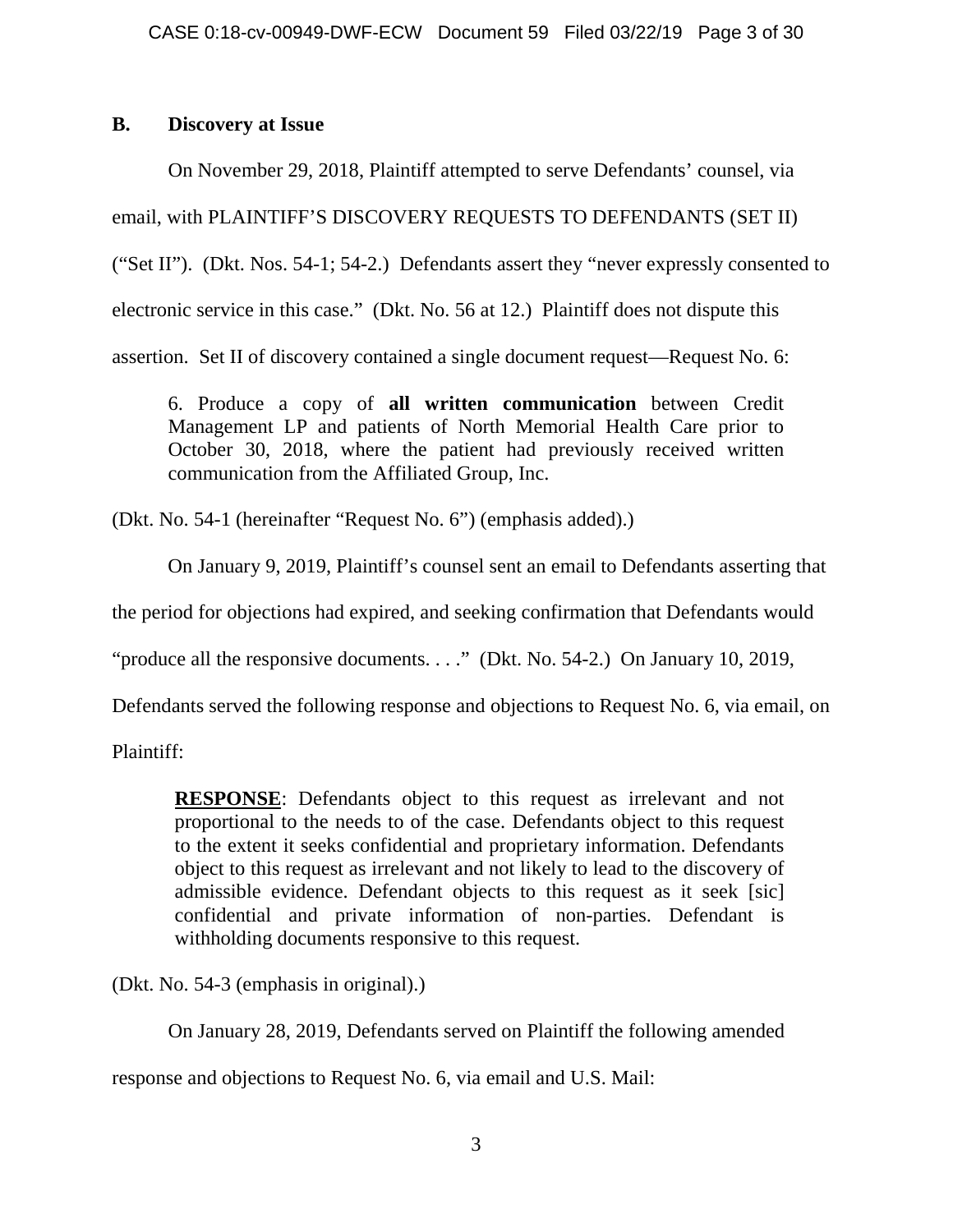**AMENDED RESPONSE:** Defendants object to this request as irrelevant and not proportional to the needs to of the case. Defendants object to this request to the extent it seeks confidential and proprietary information. Defendants object to this request as irrelevant and not likely to lead to the discovery of admissible evidence. Defendants object to this request as it seeks confidential and private information of non-parties. Additionally, Defendants are unable to respond to this request as written because Defendants do not have a way to determine who "received" actual communication.

(Dkt. No. 54-5 (emphasis in original).)

The parties were unable to resolve their dispute as part of the meet and confer

process. Plaintiff's Motion to Compel followed. The Court held a hearing on the Motion

to Compel on February 22, 2019. (Dkt. No. 58.)

# **II. LEGAL STANDARD**

Rule 26 of the Federal Rules of Civil Procedure governs the scope of discovery:

Unless otherwise limited by court order, the scope of discovery is as follows: Parties may obtain discovery regarding any nonprivileged matter that is relevant to any party's claim or defense and proportional to the needs of the case, considering the importance of the issues at stake in the action, the amount in controversy, the parties' relative access to relevant information, the parties' resources, the importance of the discovery in resolving the issues, and whether the burden or expense of the proposed discovery outweighs its likely benefit. Information within this scope of discovery need not be admissible in evidence to be discoverable.

Fed. R. Civ. P. 26(b)(1).

Relevancy encompasses "any matter that bears on, or that reasonably could lead to

other matter[s] that could bear on, any issue that is or may be in this case." *Oppenheimer* 

*Fund v. Sanders*, 437 U.S. 340, 351 (1978). While Rule 26 contemplates a liberal scope

of discovery, this Court "possess[es] considerable discretion in determining the need for,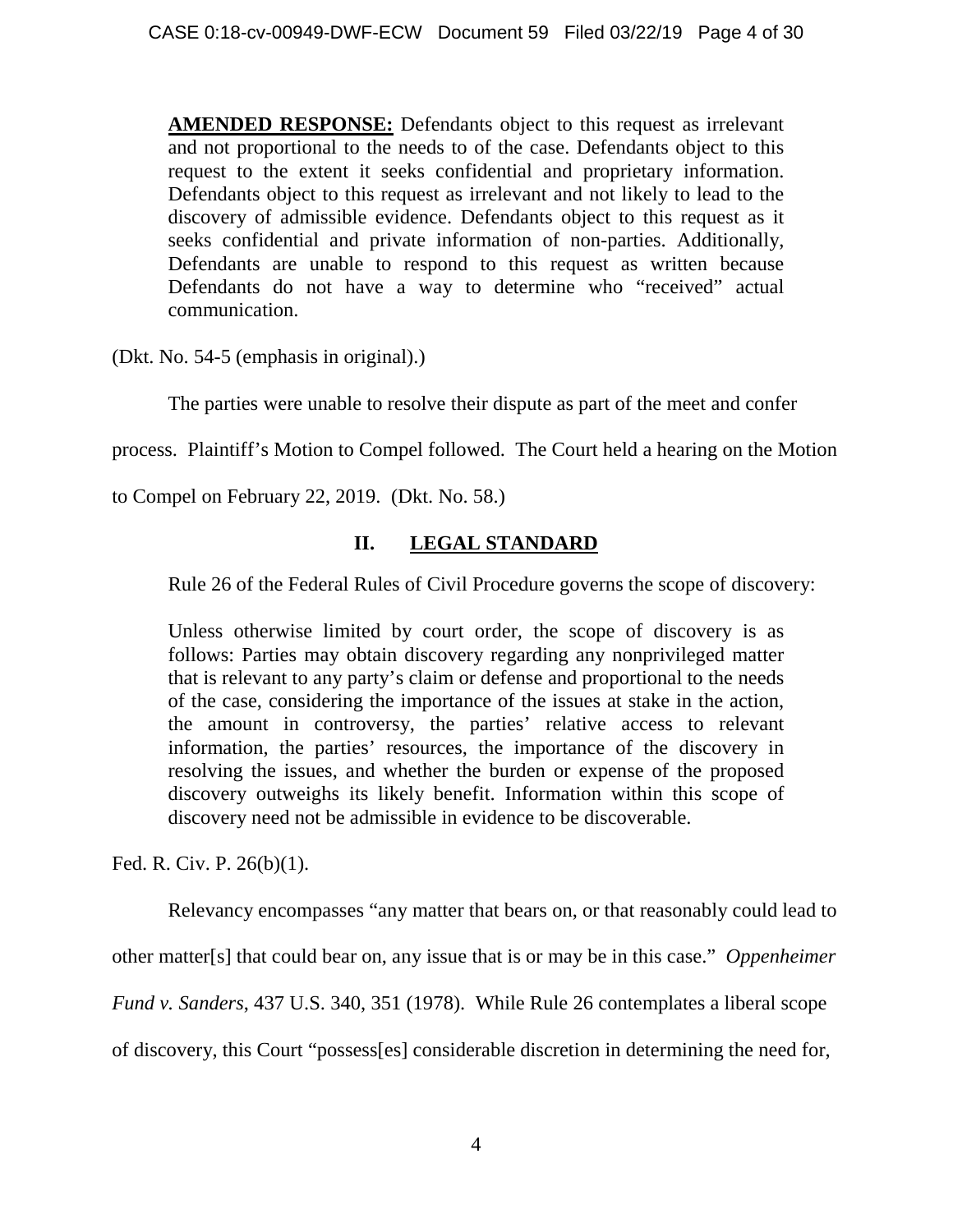#### CASE 0:18-cv-00949-DWF-ECW Document 59 Filed 03/22/19 Page 5 of 30

and form of, discovery. . . ." *In re Nat'l Hockey League Players' Concussion Injury Litig.*, 120 F. Supp. 3d 942, 949 (D. Minn. 2015) (citations omitted).

Further, as set forth above, not only must information sought in discovery be relevant, it must also be "proportional to the needs of the case." Fed. R. Civ. P. 26(b)(1). "In determining proportionality, courts consider numerous factors, including 'the importance of the issues at stake in the action, the amount in controversy, the parties' relative access to the relevant information, the parties' resources, and importance of the discovery in resolving the issues, and whether the burden or expense of the proposed discovery outweighs its likely benefit.'" *Beseke v. Equifax Info. Servs., LLC*, No. 17-CV-4971-DWF-KMM, 2018 WL 6040016, at \*3 (D. Minn. Oct. 18, 2018). To this end, a court upon a motion or on its own "must" limit discovery, when the discovery is "unreasonably cumulative or duplicative, or can be obtained from some other source that is more convenient, less burdensome, or less expensive," if "the party seeking discovery has had ample opportunity to obtain the information by discovery in the action" or if the discovery is outside of the scope of Rule  $26(b)(1)$ . *See* Fed. R. Civ. P.  $26(b)(2)(C)(i)$ - $(iii)$ .

# **III. ANALYSIS**

## **A. Overview of the Parties' Arguments**

Plaintiff's Motion to Compel asserts as follows:

Plaintiff's request for production seeks letters sent by Defendants to patients of North Memorial Health Care prior to October 30, 2018. October 30, 2018 is the date of the signature by Credit Management, LP on the alleged agreement between North Memorial Health Care and Credit Management, LP. The request is further limited to letters sent to consumer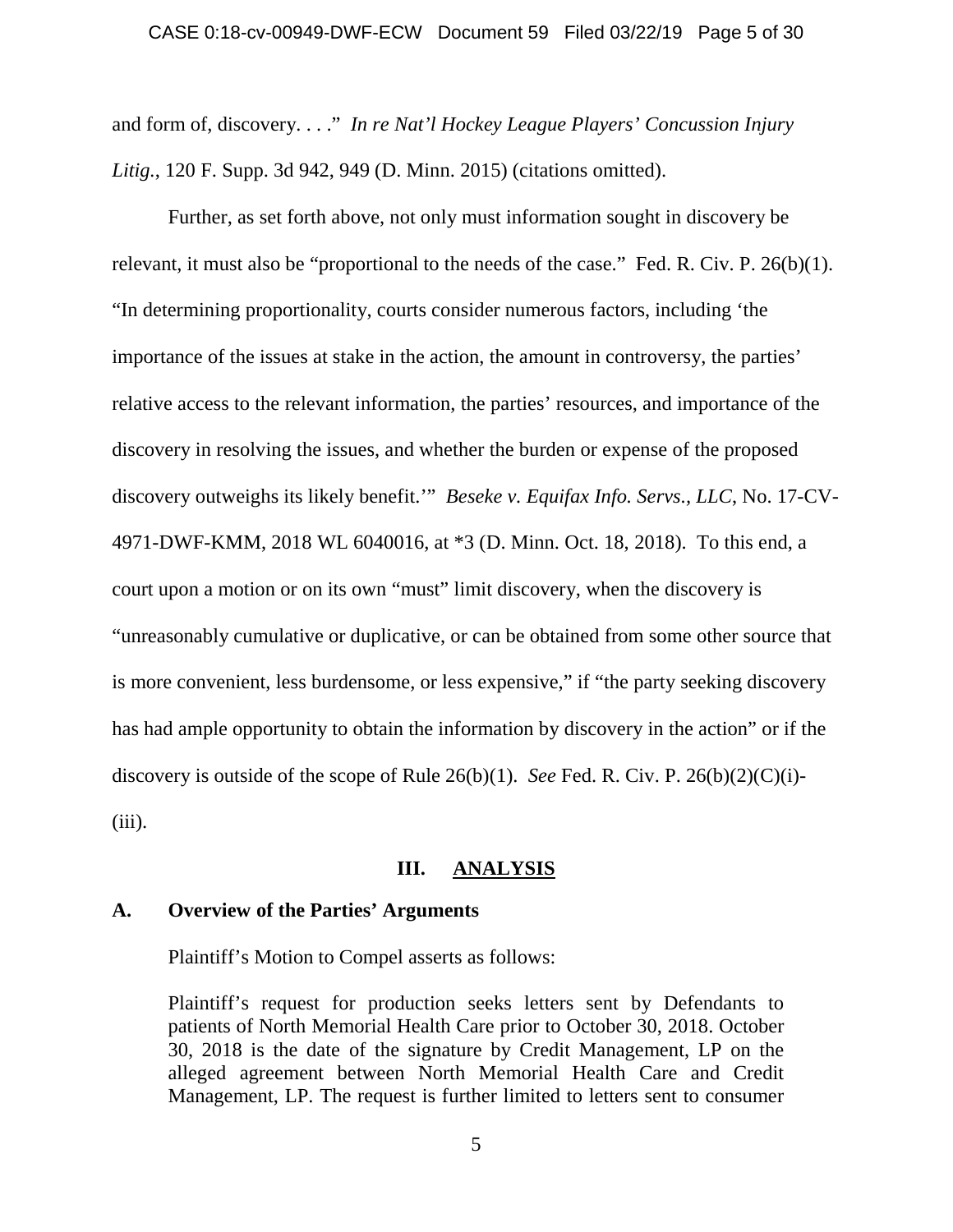### CASE 0:18-cv-00949-DWF-ECW Document 59 Filed 03/22/19 Page 6 of 30

in the same situation as Plaintiff – consumers who had previously been sent collection letters by The Affiliated Group Inc.

(Dkt. No. 53 at 1.)

In her brief, Plaintiff argues that the letters sent to North Memorial patients by Credit Management who also received previous collection letters from Affiliated are relevant to issues in this case because: "(1) 'the frequency and persistence of such noncompliance by the debt collector' is relevant to the amount of statutory damages. 15 U.S.C. § 1692k(b)(1); (2) the frequency of such an alleged violation relates to the 'bona fide error' defense asserted by the Defendants; and (3) it goes to the issue of consumer confusion or 'materiality.'" (Dkt. No. 53 at 1-2, 5-9.) With respect to the issue of consumer confusion, Plaintiff intends to use the documents obtained pursuant to Request No. 6 to identify the third parties who received the communications and "send a short survey to each consumer who improperly received the letter about their confusion or lack thereof." (*Id.* at 8-9.)

As to Defendants' objections, Plaintiff argues: (1) that any objections have been waived because they are untimely; (2) the objections are improper boilerplate objections; and (3) the discovery at issue does not implicate concerns under the Health Insurance Portability and Accountability Act ("HIPAA") because the Protective Order (Dkt. No. 28) in place provides sufficient protection to non-party patients of North Memorial. (*Id.* at 10-13.)

Defendants respond that the Motion to Compel should be denied because (1) the discovery sought by Plaintiff is not proportional to the needs of this case in that it "would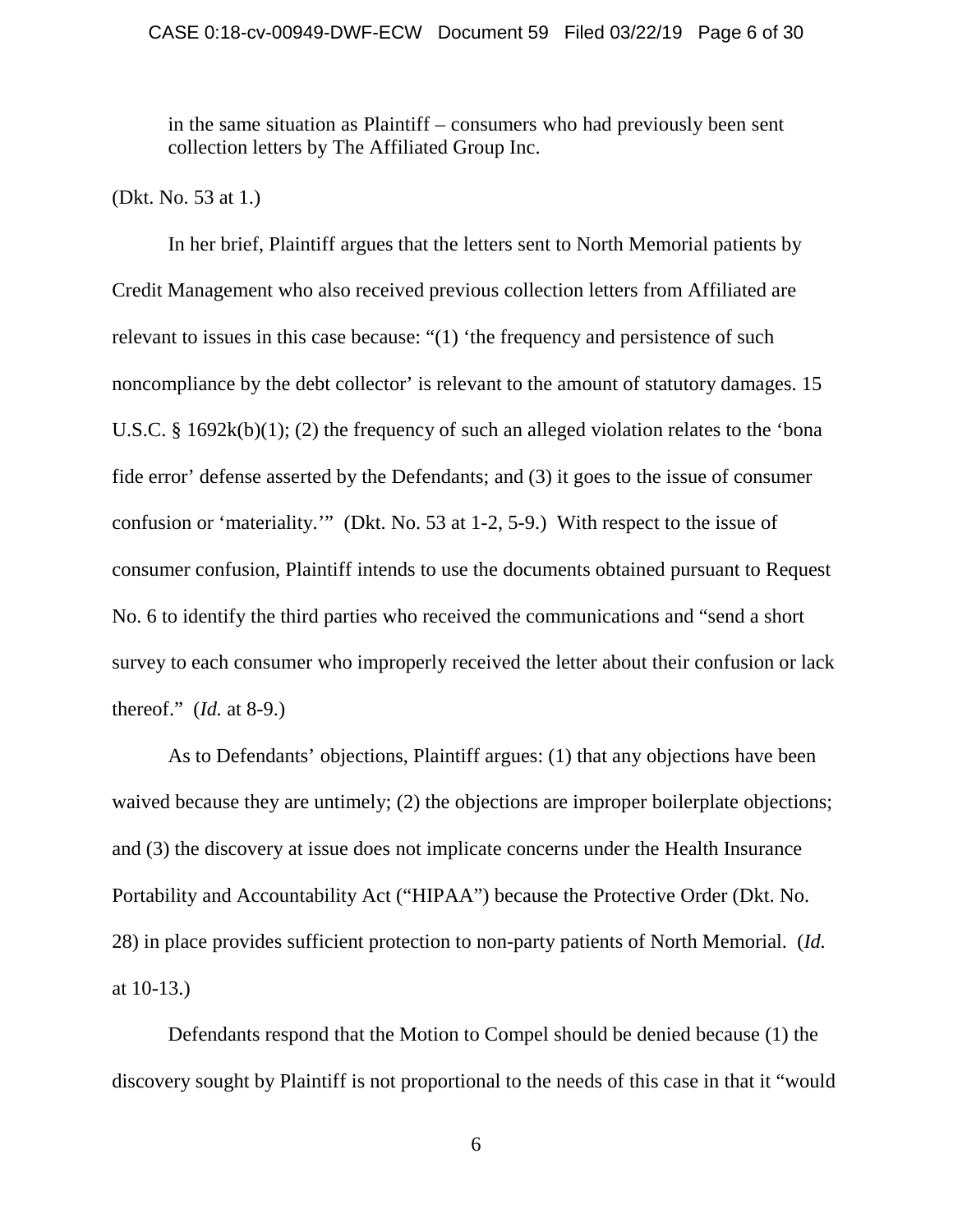### CASE 0:18-cv-00949-DWF-ECW Document 59 Filed 03/22/19 Page 7 of 30

include written communications that are not at issue in this lawsuit, such as validation requests, payment plans, payment reminders, and any other letter other than the letter Plaintiff is complaining that was sent;" (2) "Plaintiff is essentially seeking class discovery that would not be proper in a class action case, namely the identification of *all* members of a potentially very large class;" (3) Plaintiff's proposed survey could cause the recipients to believe Defendants had violated HIPAA; (4) Plaintiff's proposed survey would be inadmissible because Plaintiff has not identified any expert who would design or conduct the survey; and (5) the communications at issue include letters "received regarding a balance due for medical treatment provided by [North Memorial], which raises numerous HIPAA and privacy concerns about disclosing confidential health and personal information." (Dkt. No. 56 ¶¶ 6-8, 14-17 (footnote omitted).) Defendants also argue they did not waive their objections. (*Id.* at 11-12.)

Plaintiff's counsel provided additional detail about the proposed survey during the February 22 hearing.<sup>1</sup> At the hearing (for the first time), Plaintiff provided the Court with a copy of a survey sent to consumers in *Dakowa v. MSW Capital, LLC*, No. 16-cv-2753 (ADM/DTS) (D. Minn.), regarding "interlocking discovery"2 received from a creditor (reproduced below):

l

<sup>&</sup>lt;sup>1</sup> During the hearing, Plaintiff's counsel described the survey as a "questionnaire" rather than a survey. It is unclear why counsel believes this distinction makes any difference to the analysis.

<sup>&</sup>lt;sup>2</sup> An example of "interlocking discovery" can be found at Docket No. 10-5 in *Dakowa v. MSW Capital, LLC*, No. 16-cv-2753 (ADM/DTS) (D. Minn.).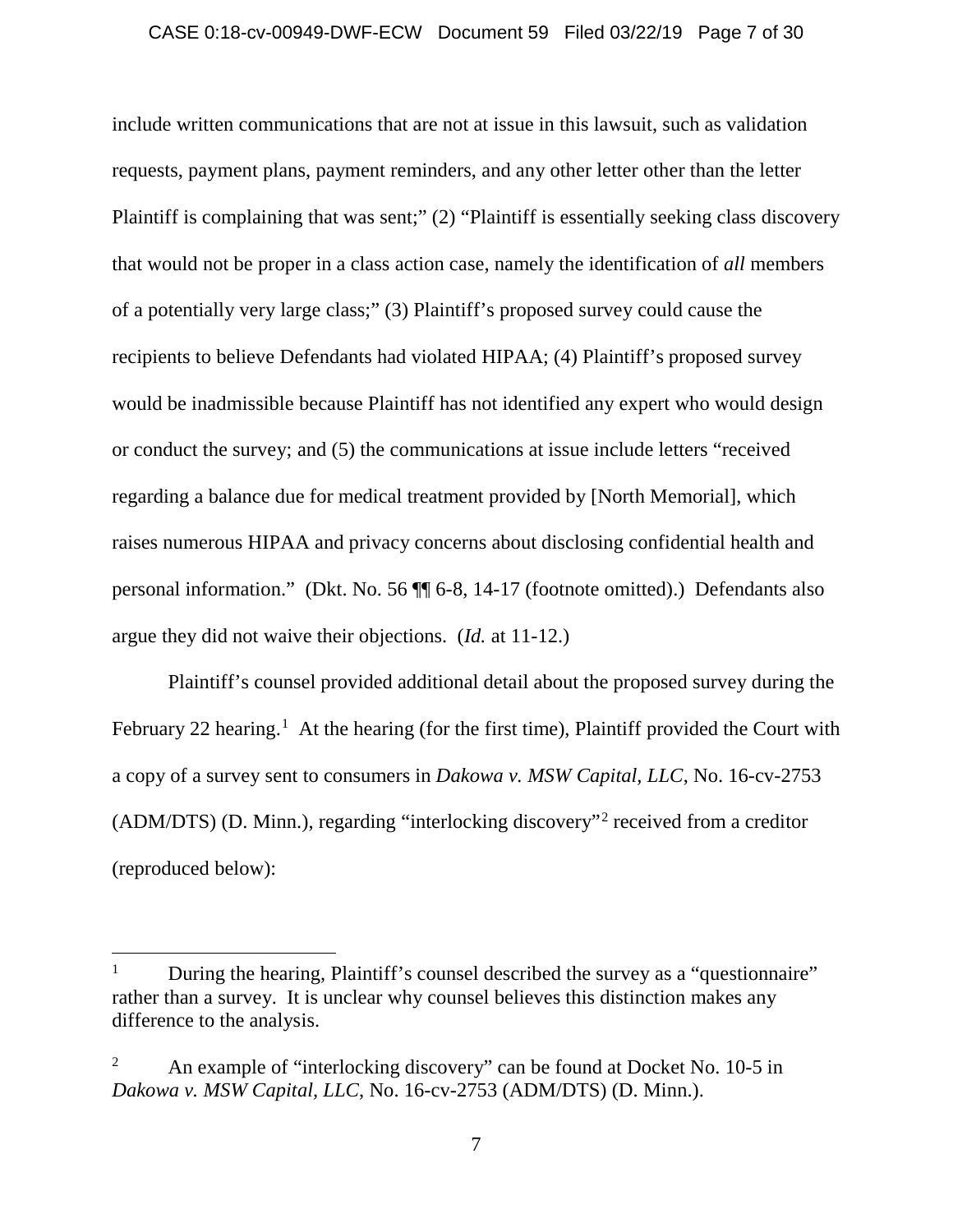| "Interlocking Discovery" SURVEY                                                                                                                                                     |                                              |
|-------------------------------------------------------------------------------------------------------------------------------------------------------------------------------------|----------------------------------------------|
| 1. Did you receive a document entitled "Interlocking Discovery" from<br>the Law Firm of Messerli and Kramer?                                                                        |                                              |
| $YES$ $\vee$                                                                                                                                                                        | $\bf NO$                                     |
| 2. Were you confused by the document entitled "Interlocking Discovery"<br>that you received from Law Firm Messerli and Kramer?                                                      |                                              |
| YES                                                                                                                                                                                 | <u> 1990 - Johann Barbara, martx</u><br>NO - |
| 3. Did you respond to the document entitled "Interlocking Discovery"<br>that you received from Law Firm Messerli and Kramer?                                                        |                                              |
| YES                                                                                                                                                                                 | $\bf NO$                                     |
| 4. If you answered "no" to question #3, is the reason you <b>did not</b><br>respond to the document entitled "Interlocking Discovery" because<br>you were confused by the document? |                                              |
| YES                                                                                                                                                                                 | NO                                           |

Plaintiff's counsel explained that they proposed to use the documents produced in response to Request No. 6 to identify non-party patients of North Memorial who had received "N41" and "G41" correspondence<sup>3</sup> and send a survey drafted by Plaintiff's counsel questioning whether the recipient was confused by the receipt of such correspondence along with a cover letter from their office. The cover letter would explain that the Court had ordered that a letter sent to the recipient by Credit Management be produced to Plaintiff, and would ask the patient to complete and return

 $\overline{\phantom{a}}$ 

<sup>3</sup> The "N41" and "G41" designations apparently refer to the type of letters received by Plaintiff. Although Plaintiff had knowledge of these designations as early as October 17, 2018, Plaintiff did not specifically request them in Set II of discovery served on January 28, 2019 or limit her request to these types of letters until the February 22 hearing.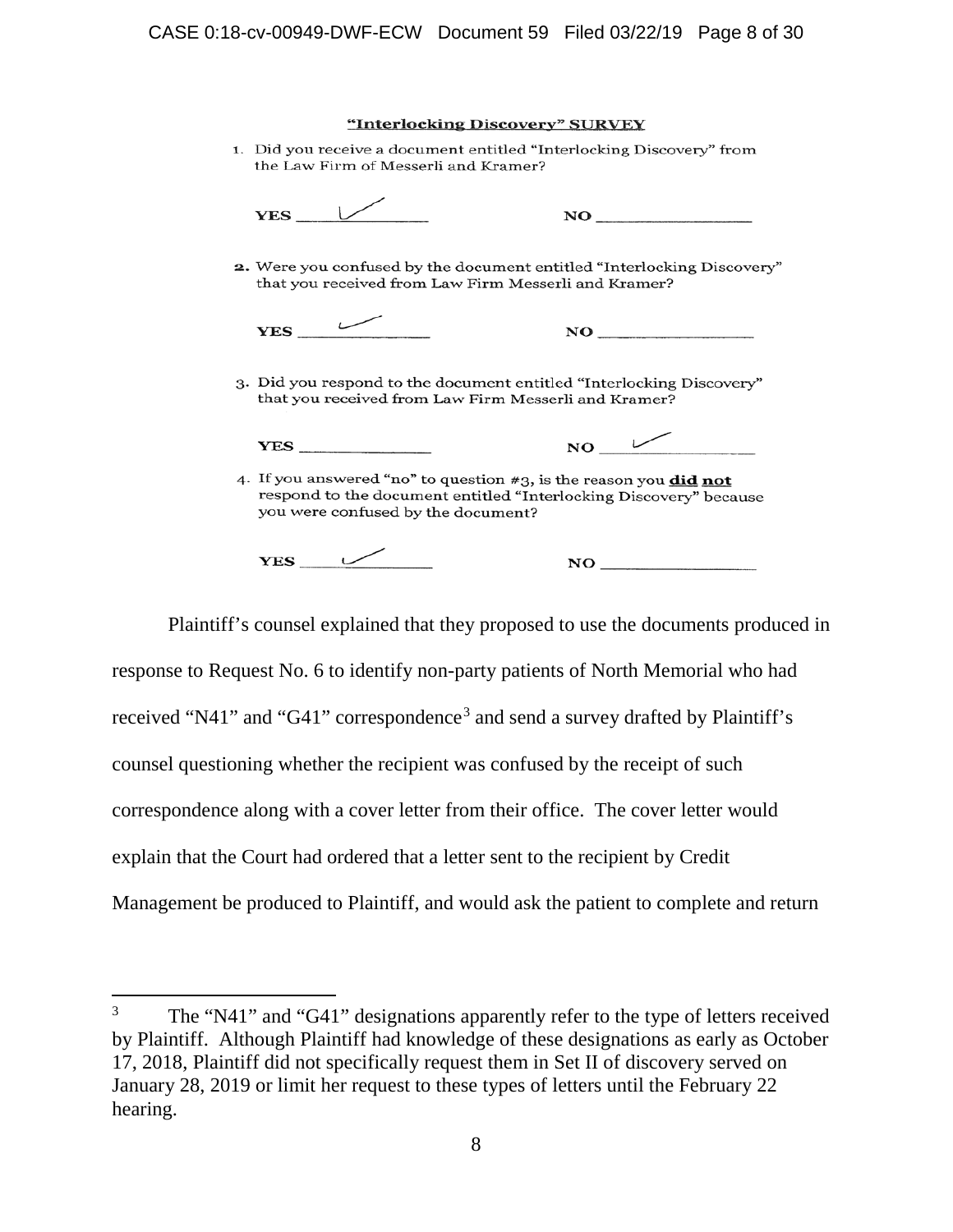the survey. 4 Plaintiff's counsel conceded that no expert would be used in connection with the survey, as Plaintiff's deadline to identify experts passed on February 1, 2019 (Dkt. No. 21 at 2), three weeks before the February 22 hearing.<sup>5</sup> The cover letter and survey would not include a copy of the actual Credit Management communication used to identify the non-party recipients. Based on the information available to the Court, it appears that the cover letter and survey would need to include protected health information under HIPAA, including names of the individuals and the fact that they had received a bill related to their medical care by North Memorial.<sup>6</sup> Indeed, at the hearing, one of the possible survey questions referenced by Plaintiff's counsel was "after receiving the letter from Credit Management, LP, were you confused about your ability to receive charitable care from North Memorial?" While Plaintiff's counsel attempted to downplay the HIPPA and privacy concerns on the basis that such a question does not disclose any medical procedure, the question implicitly acknowledges that Plaintiff and

l

<sup>4</sup> While HIPAA prohibits releasing individually identifiable health information without the party's consent, it can do so in response to a court order or discovery request under certain circumstances. 45 C.F.R. § 164.512(e); *see also Nyrop v. Indep. Sch. Dist. No. 11*, No. 07-CV-4663 (DSD/JJG), 2008 WL 11347410, at \*3 (D. Minn. Aug. 21, 2008).

<sup>&</sup>lt;sup>5</sup> Plaintiff has not sought an extension of expert discovery nor explained why she did not retain an expert to conduct the survey. In addition, Plaintiff failed to adequately explain why she did not seek extrinsic evidence through a general consumer survey that would not implicate the same privacy concerns (or concerns related to the Protective Order) raised by contacting North Memorial patients.

<sup>&</sup>lt;sup>6</sup> HIPAA protected health information may include information that "Relates to the past, present, or future physical or mental health or condition of an individual; the provision of health care to an individual; or the past, present, or **future payment for the provision of health care to an individual**." 45 C.F.R. § 160.103 (emphasis added).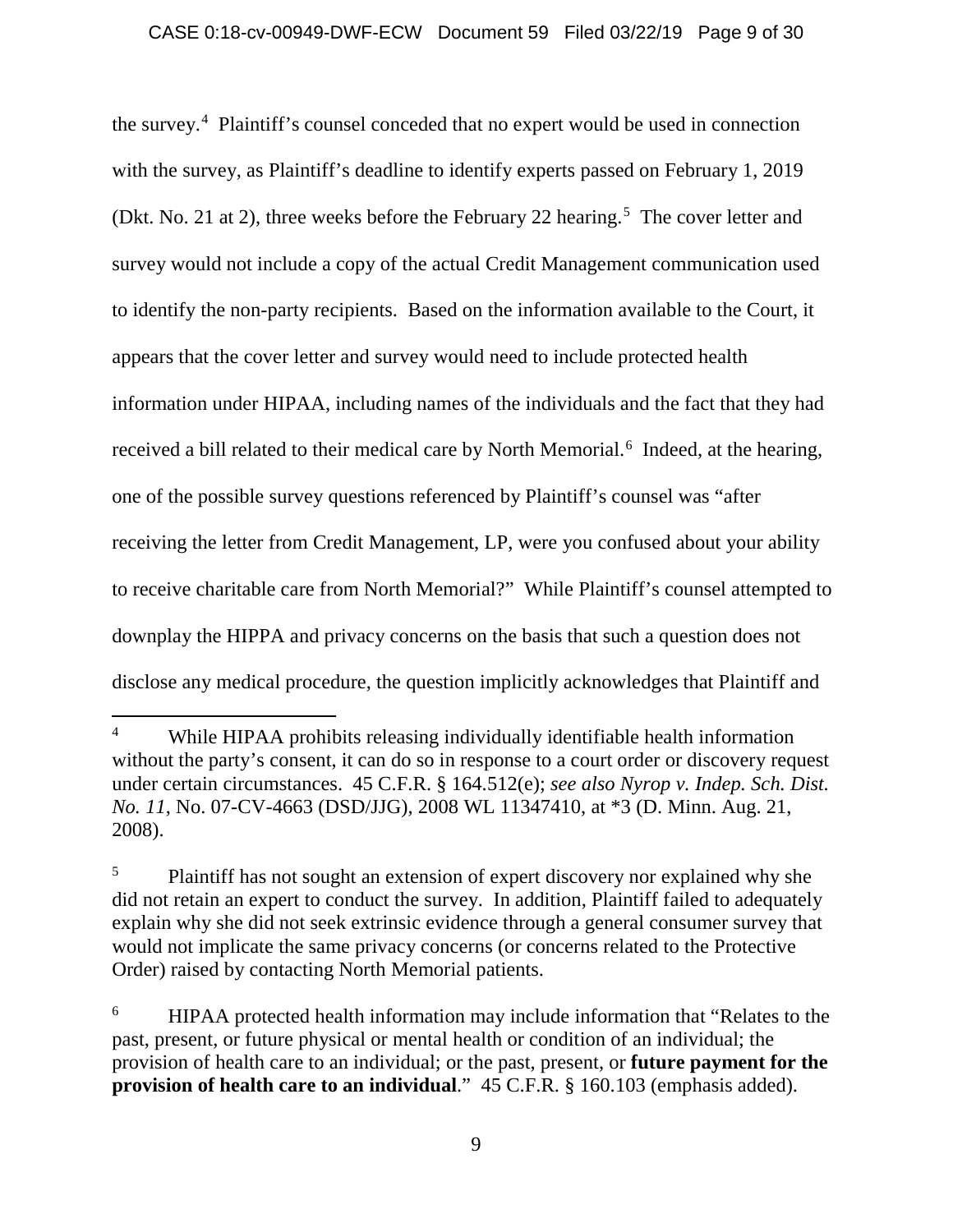their counsel likely know the fact he patients received medical care from North Memorial.

In addition, Plaintiff's counsel represented that an unidentified number of the consumers who received the survey in *Dakowa* contacted Plaintiff's counsel and volunteered serve as supporting witnesses in that case.<sup>7</sup> When the Court asked counsel what he would say to a North Memorial patient who contacted him to say that the patient had received the letter at issue and asked "what can we do about it?," counsel stated that he would probably provide information about the present lawsuit and if they asked "do we have a remedy based on this letter?," his response would be to "encourage" them to talk to legal counsel. Plaintiff's counsel did not believe advising the North Memorial patients to contact legal counsel if they contacted him would violate the Protective Order in this case because those patients had a right to bring a lawsuit.

## **B. Waiver of Objections**

l

The Court concludes that Defendants have not waived their objections to Request No. 6. Pursuant to Rule 34, a party responding to request for documents has 30 days from service of the discovery to respond or otherwise object. *See* Fed. R. Civ. P. 34(b)(2)(A). Unlike Rule 33(b)(4) (pertaining to interrogatories), Rule 34 does not contain explicit language providing that a failure to timely object to discovery constitutes a waiver of those objections. However, courts in this District have adopted a rule that such a waiver is implied into Rule 34 for late objections unless the Court excuses the

<sup>&</sup>lt;sup>7</sup> *Dakowa* settled before trial and summary judgment, so it does not appear that any of the potential witnesses identified through the survey process in *Dakowa* ever testified at trial or provided evidence used for dispositive motion practice.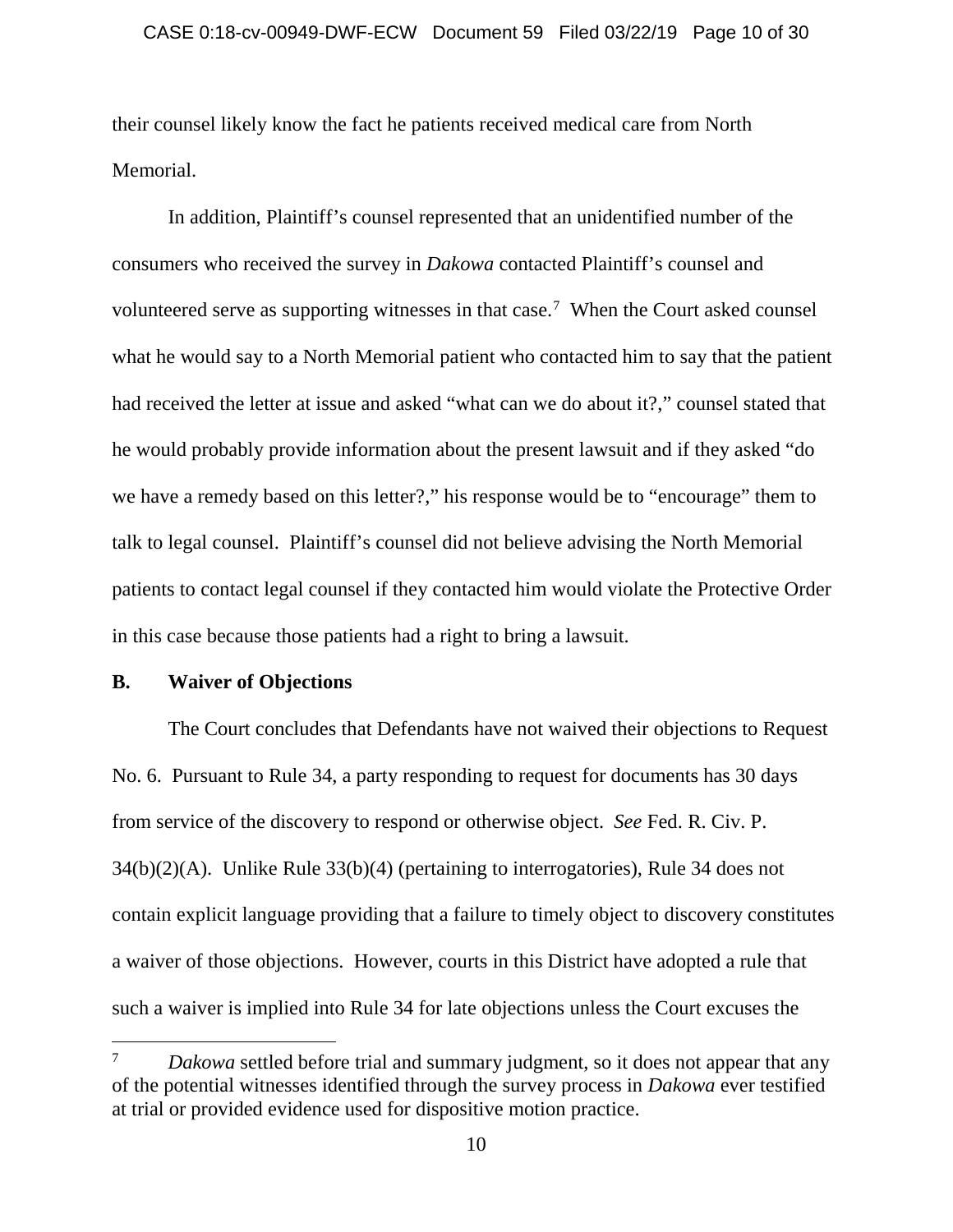### CASE 0:18-cv-00949-DWF-ECW Document 59 Filed 03/22/19 Page 11 of 30

failure for good cause shown. *See Cargill v. Ron Burge Trucking, Inc.*, 284 F.R.D. 421, 424 (D. Minn. 2012) (string citation omitted); *see also Godfrey v. State Farm Fire & Cas. Co*., No. 18-cv-524 (JNE/TNL), 2019 WL 586675, at \*2 (D. Minn. Feb. 13, 2019); *U.S. Bank Nat'l Ass'n v. Equity Bank*, No. 12-cv-2023 (PAM/JJG), 2014 WL 12601036, at \*4 (D. Minn. May 7, 2014).

Plaintiff argues Defendants failed to serve their objections within 30 days from November 29, 2018, the date on which Plaintiff emailed Request No. 6 to Defendants' counsel. Defendants counter that their objections are not untimely because they never consented to service of discovery via email. (Dkt. No. 56 at 11-12.) In support of their waiver argument, Plaintiff relies on the Electronic Case Filing Procedures Guide for the District Court of Minnesota ("ECF Filing Guide"),<sup>8</sup> section D(8), for the proposition that parties consent to the electronic service of all pleadings, including discovery, by registering for the District of Minnesota's Electronic Case Filing system ("ECF"). (Dkt. No. 53 at 2 n.1.) The provision relied upon by Plaintiff is as follows:

Registration as a participant in the Electronic Filing System constitutes consent to electronic service of **all documents** in accordance with the Federal Rules of Civil and Criminal procedure.

ECF Filing Guide, Section D(8) (emphasis added).

l

Plaintiff's argument ignores the fact that the introduction section to the ECF Filing Guide makes it evident that it pertains to electronic filings with the Court and the service of those electronically filed documents:

<sup>8</sup> A copy of the ECF Filing Guide can be found at http://www.mnd.uscourts.gov/cmecf/ guides/Civil-ECF-Procedures-Guide.pdf.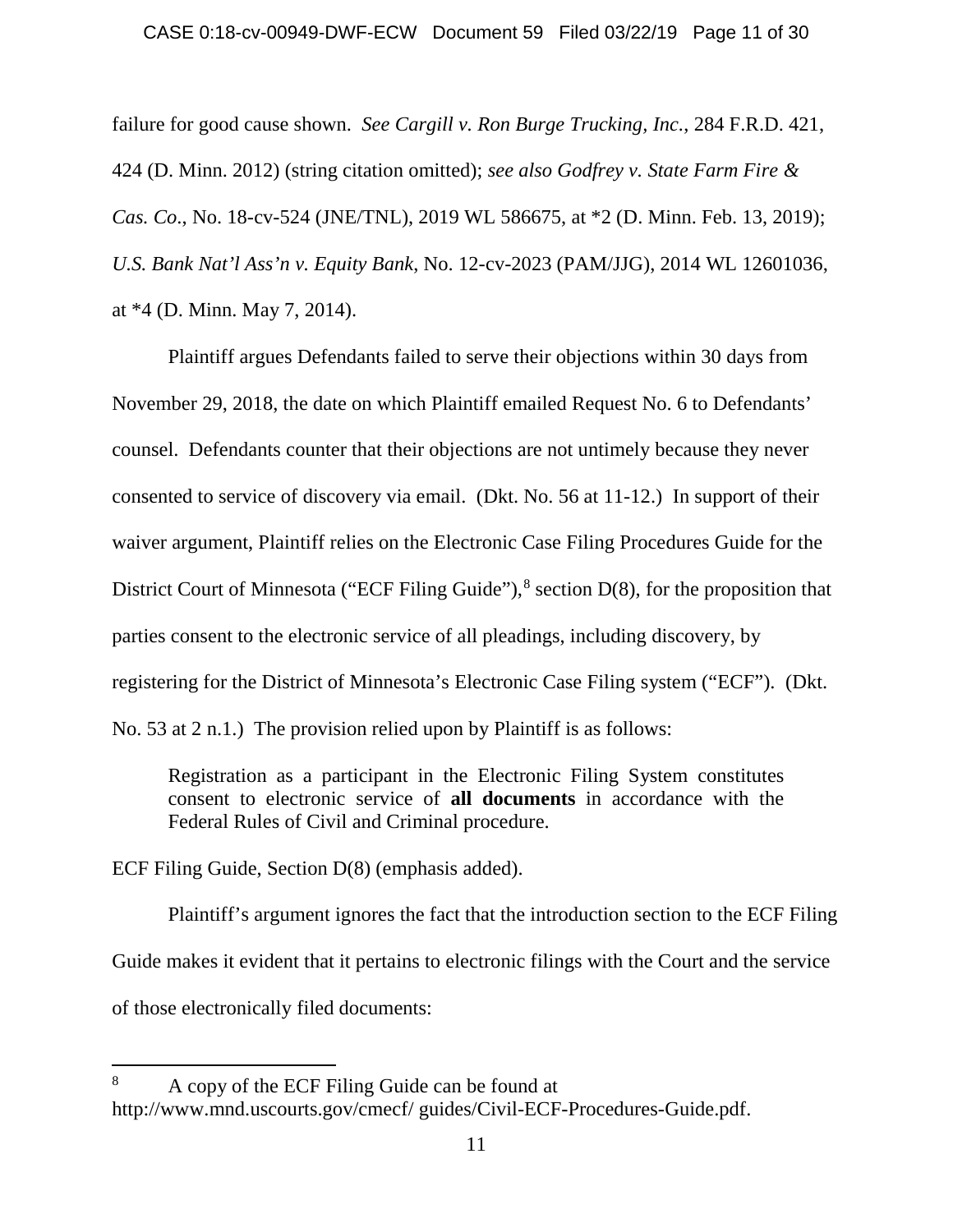Unless otherwise permitted by these administrative procedures, by local rules, or by a general order of the court, or unless otherwise specifically authorized by the assigned District or Magistrate Judge, all **documents** [] submitted for filing in civil cases in this district on or after May 17, 2004, no matter when a case was originally filed, must be filed electronically as Portable Document Format (PDF) files using the Electronic Case Filing System (ECF).

ECF Filing Guide, Section I(A) (emphasis added) (footnote omitted).

Federal Rule of Civil Procedure 5 specifically provides that requests for production cannot be filed on ECF without the Court's permission. *See* Fed. R. Civ. P. 5(d)(1)(A) ("[T]he following discovery requests and responses must not be filed until they are used in the proceeding or the court orders filing: depositions, interrogatories, requests for documents or tangible things or to permit entry onto land, and requests for admission.). Nothing about Rule 5 is changed by the ECF Filing Guide, which explains that "documents" are motions and pleadings submitted to the Court for its consideration. *See* ECF Filing Guide at 3 n.1. ("The requirement that all documents be filed electronically includes motions, memoranda, briefs, exhibits, etc. It also includes transcripts of proceedings, and deposition transcripts if they are filed with the court (see LR 5.1; LR 80.1.)"). If discovery cannot be filed on ECF, then the ECF Guide's provision relating to consent to electronic service cannot apply to discovery that is not submitted to the Court for consideration with a motion or other proceeding.

Rule 5 specifically explains the procedure for effective electronic service: "sending it to a registered user by filing it with the court's electronic-filing system or sending it by other electronic means **that the person consented to in writing**--in either of which events service is complete upon filing or sending." *See* Fed. R. Civ. P.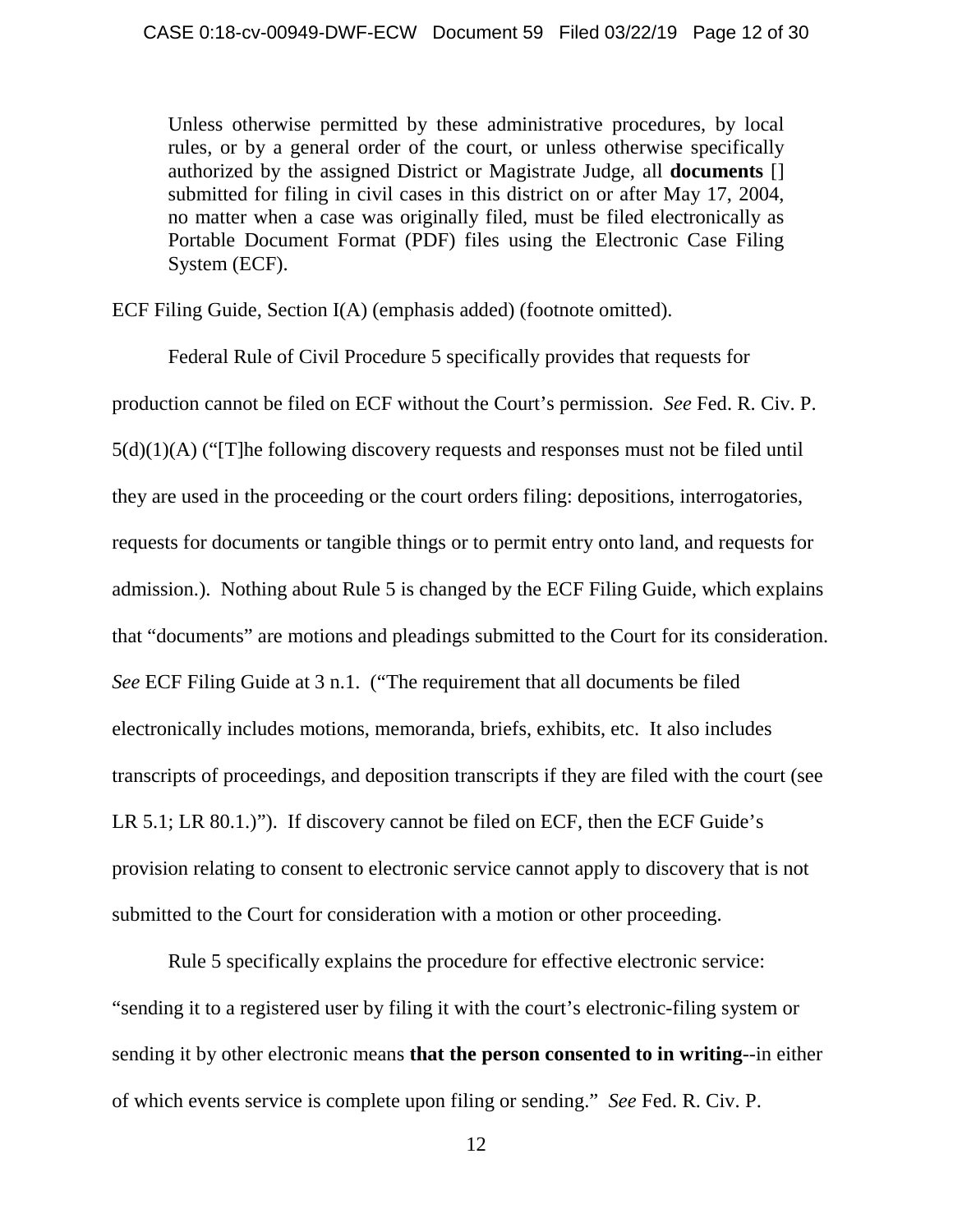### CASE 0:18-cv-00949-DWF-ECW Document 59 Filed 03/22/19 Page 13 of 30

 $5(b)(2)(E)$  (emphasis added). Here, there is no representation that Plaintiff obtained written consent from Defendants before serving Request No. 6 via email. Because Plaintiff had not properly served Request No. 6, Defendants' objections are not untimely and have not been waived.

Even assuming that service by email was proper, the Court concludes that Defendants have not waived their objections. Any ground not stated in a timely objection is waived unless the party's failure to object is excused by the court for good cause shown. *See Cargill*, 284 F.R.D. at 424. In this case, the discovery was served via email on November 29, 2018. This would have given Defendants until December 31, 2018 to object. *See* Fed. R. Civ. P. 34(b)(2)(A); Fed. R. Civ. P. 6(a)(2)(C) (where discovery would have been due on a weekend, the period continued to through Monday, December 31, 2018). Defendants served their objections only 10 days after December 31, a day after Plaintiff's deficiency email. Based on these facts, the Court finds good cause here to excuse any untimeliness of Defendants' objections. The delay was brief, and Defendants did not act in bad faith since Plaintiff served the discovery in manner that did not comply with the Federal Rules of Civil Procedure. In addition, Plaintiff has not demonstrated any real prejudice, and deeming the objections waived would be too harsh a penalty. *See U.S. Bank Nat'l Ass'n,* 2014 WL 12601036, at \*4 (finding good cause where the delay related to objections was brief and the party seeking waiver failed to propound any prejudice as the result of the untimeliness).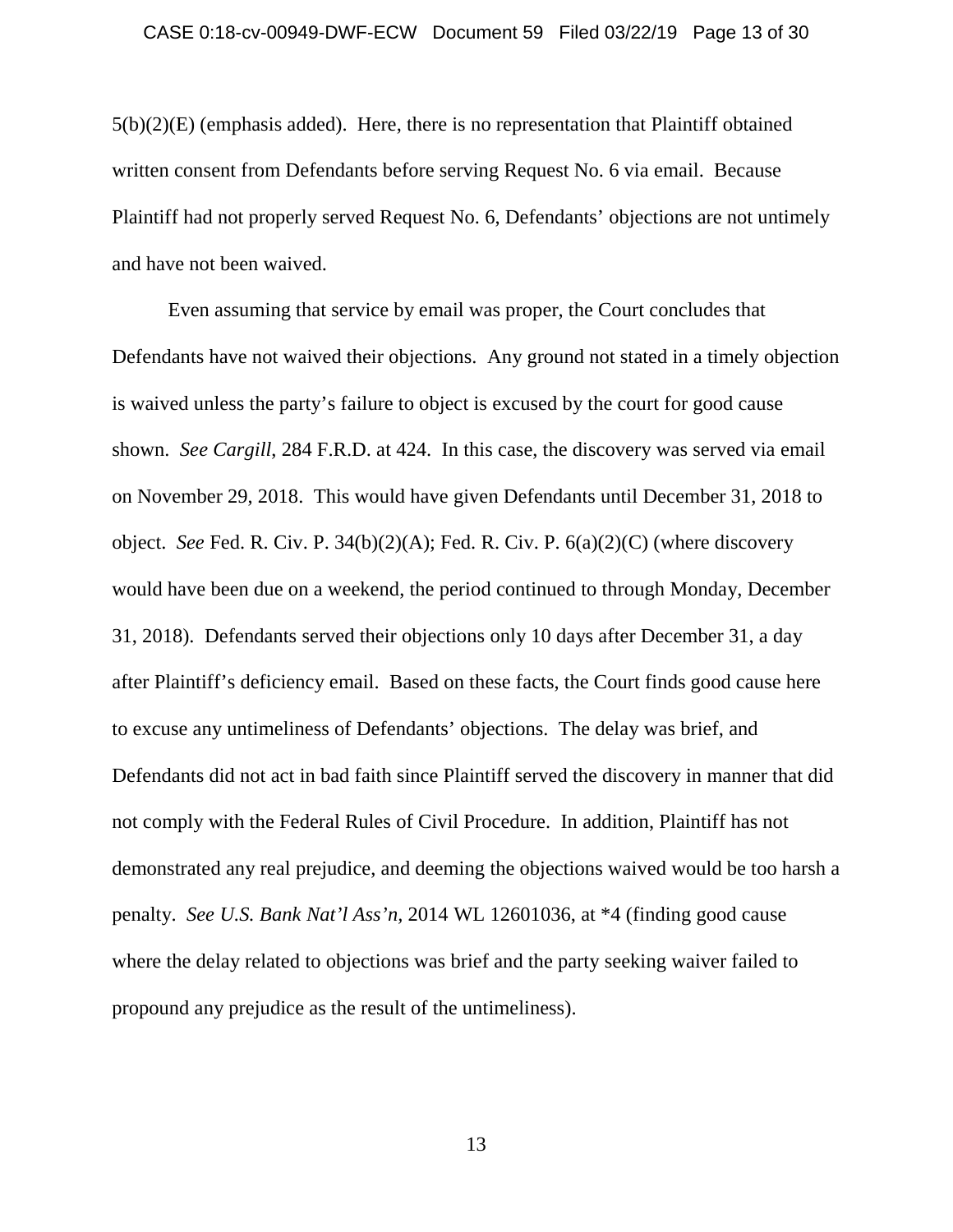### CASE 0:18-cv-00949-DWF-ECW Document 59 Filed 03/22/19 Page 14 of 30

For all of the reasons stated above, the Court finds that Defendants have not waived their objections.<sup>9</sup>

# **C. Relevancy to the Amount of Statutory Damages**

 $\overline{\phantom{a}}$ 

Plaintiff argues that letters to non-party patients of North Memorial go to the frequency and persistence of Credit Management's alleged noncompliance with the FDCPA, which in turn is relevant to the amount of statutory damages. (Dkt. No. 54 at 5.) Courts are authorized to award up to \$1,000.00 in statutory damages per plaintiff for any violation of the FDCPA. *See* 15 U.S.C. § 1692k(a)(2)(A). Factors to be considered by a court in determining an appropriate statutory damages award include the frequency and persistence of noncompliance by the debt collector; the nature of such noncompliance; and the extent to which such noncompliance was intentional. *See* 15 U.S.C. § 1692k(b)(1); *see also Goetze v. CRA Collections, Inc.*, No. 15-cv-3169 (MJD/FLN), 2017 WL 5891693, at \*3 (D. Minn. Nov. 28, 2017) (citation omitted).

<sup>&</sup>lt;sup>9</sup> Plaintiff also argues that Defendants' "boilerplate objections" are deficient. (Dkt. No. 54 at 11-12.). Rule 34 provides that a party responding to a request for production must "state that inspection and related activities will be permitted as requested or state with specificity the grounds for objecting to the request, including the reasons." Fed. R. Civ. P. 34(b)(2)(B). Even if Defendants' objections do not include the reasons for their objections, the Court may find that a request on its face is not proportional to the needs of this case, given the relevance of the requested discovery. *See Orange Lake Country Club, Inc. v. Castle Law Grp., P.C.*, No. 617CV1044ORL31DCI, 2018 WL 3390254, at \*3 (M.D. Fla. Feb. 21, 2018) ("Although Defendants Castle Law and Phillips make boilerplate objections that are insufficient and are deemed waived, the Court finds that the Requests are overly broad on their face, and fail to survive Rule 26(b) scrutiny, in that they are not proportional to the needs of this case, given the relevance of the requested discovery); *see also* Fed. R. Civ. P. 26(b)(2)(C). As set forth more fully below, based on the scope and relevancy of the information sought balanced against the interests of nonparty patients and the restrictions of the Protective Order in this action, the Court finds that Request No. 6 on its face is overbroad and non-proportional to the needs of this case.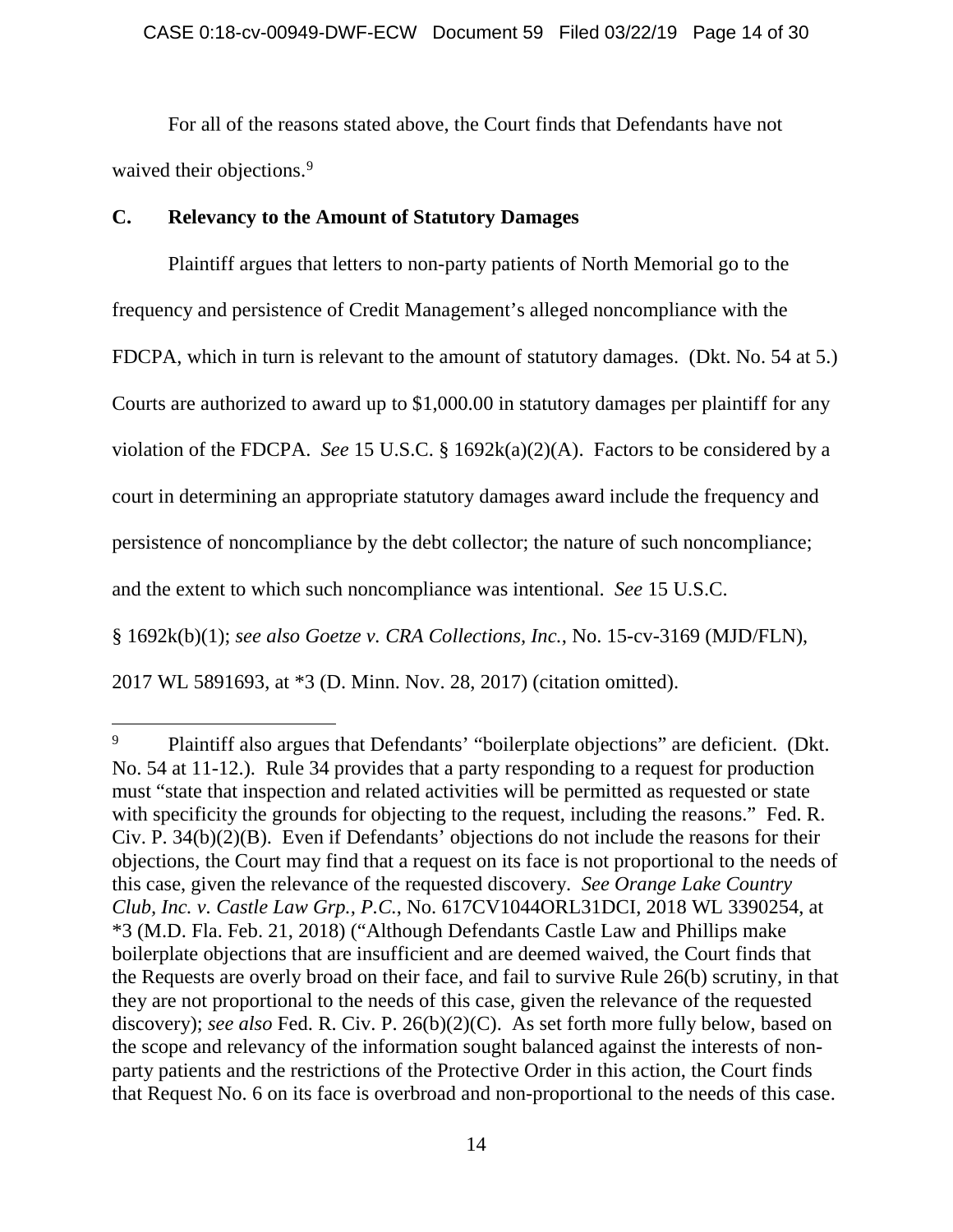There is a split of authority as to whether the number of non-party consumers who were subjected to the same debt collector communication as an FDCPA plaintiff is relevant to the "frequency and persistence of noncompliance" for the purposes of determining the appropriate statutory damages.<sup>10</sup> One line of cases holds that the number of non-party consumers exposed to the same illegal conduct is irrelevant to the amount an individual receives in statutory damages. These cases rely on the fact that the statutory language in § 1692k(b)(1) applying to individuals does not contain the element "of the number of persons adversely affected" that is included as an element to statutory damages under § 1692k(b)(2) for class actions. *See Nicander v. Hecker*, No. C07-05838 (JF)(HRL), 2009 WL 5084087, at \*2 (N.D. Cal. Dec. 21, 2009) (citations omitted); *Donnelly v. NCO Fin. Sys., Inc.*, 263 F.R.D. 500, 506 (N.D. Ill. 2009), *objections overruled*, No. 09 C 2264, 2010 WL 308975 (N.D. Ill. Jan. 13, 2010); *Richard v. Oak Tree Grp. Inc.*, No. 1:06-cv-362, 2008 WL 5060319, at \*8-9 (W.D. Mich. Nov. 21, 2008) (citations omitted); *Cusumano v. NRB, Inc.*, No. 96 C 6876, 1998 WL 673833, at \*2 (N.D. Ill. Sept. 23, 1998) (citations omitted) ("There is nothing in the clear language of the FDCPA which suggests that—in an individual action, as opposed to a class action—a court looks to a debt collector's practices regarding persons other than the plaintiff in determining the 'frequency and persistence of noncompliance.'"); *Powell v. Computer Credit, Inc.*, 975 F. Supp. 1034, 1039 (S.D. Ohio 1997), *aff'd*, No. 97-3979, 1998 WL 773989 (6th Cir. Oct. 15, 1998) (holding that in the language of § 1692k(b)(1), "Congress meant that the Court should consider the debt collector's noncompliance as to the

l

<sup>&</sup>lt;sup>10</sup> There are no Eighth Circuit cases directly addressing this issue.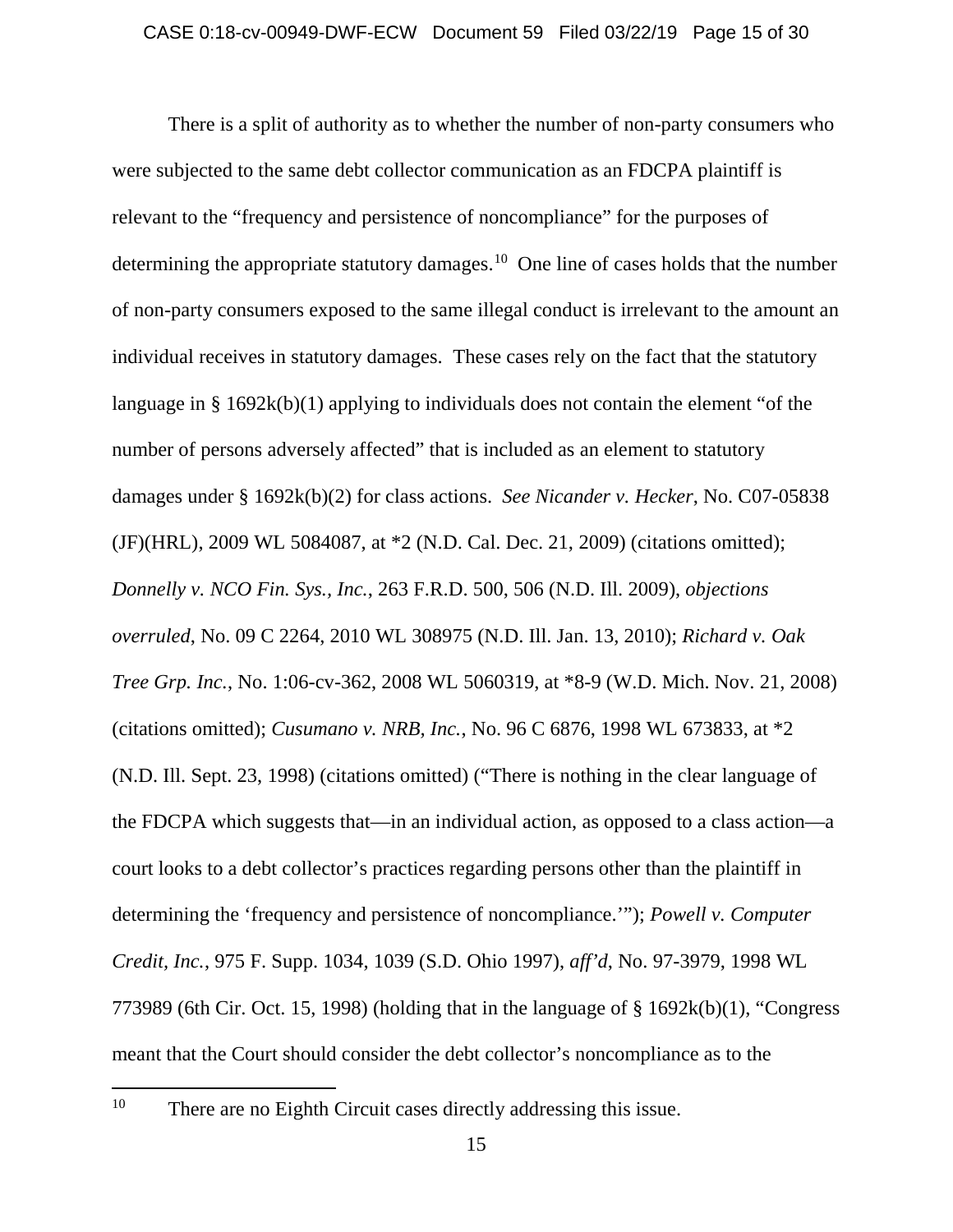### CASE 0:18-cv-00949-DWF-ECW Document 59 Filed 03/22/19 Page 16 of 30

individual plaintiff only, and not to others who may have been subject to the debt collector's noncompliance."); *Dewey v. Associated Collectors, Inc.*, 927 F. Supp. 1172, 1175-76 (W.D. Wis. 1996) ("[T]he defendant's actions with respect to other consumers had no relevance in an individual action in which the amount of liability was to be determined in accordance with  $\S$  1692k(b)(1)."). Under these lines of cases, evidence of "frequency and persistence of noncompliance" would include the number of times a debt collector made improper attempts to collect on the individual plaintiff consumer. *See Clark v. Brewer, Michaels & Kane, LLC*, No. 09-CV-188A, 2009 WL 3303716, at \*2 (W.D.N.Y. Oct. 14, 2009) (taking into account repeated harassment tactics to pressure plaintiff into paying for debt in determining statutory damages under  $\S 1692k(b)(1)$ .

Other courts have concluded that whether a debt collector sends similar communications to third-party consumers is relevant to the "the frequency and persistence of noncompliance by the debt collector" element under § 1692k(b)(1). *See, e.g., Hernandez v. Guglielmo*, 977 F. Supp. 2d 1054, 1056 (D. Nev. 2013); *Johnson v. CFS II, Inc.*, No. 12-CV-01091-LHK, 2013 WL 1809081, at \*10 (N.D. Cal. Apr. 28, 2013) (citation omitted) ("Johnson presents no evidence in this case indicating that CFS persistently sends out deficient debt collection notices or that CFS sent the March 4, 2011 letter in an attempt to intentionally circumvent the purpose of the FDCPA. Rather, it appears more likely that CFS made a mistake."); *Yancey v. Hooten*, 180 F.R.D. 203, 208 (D. Conn. 1998) ("The defendant offers no support for his interpretation of 15 U.S.C. § 1692k as referring to the debt collector's conduct toward a specific debtor, not to all debtors."); *Riveria v. MAB Collections*, 682 F. Supp. 174, 179 (W.D.N.Y. 1988).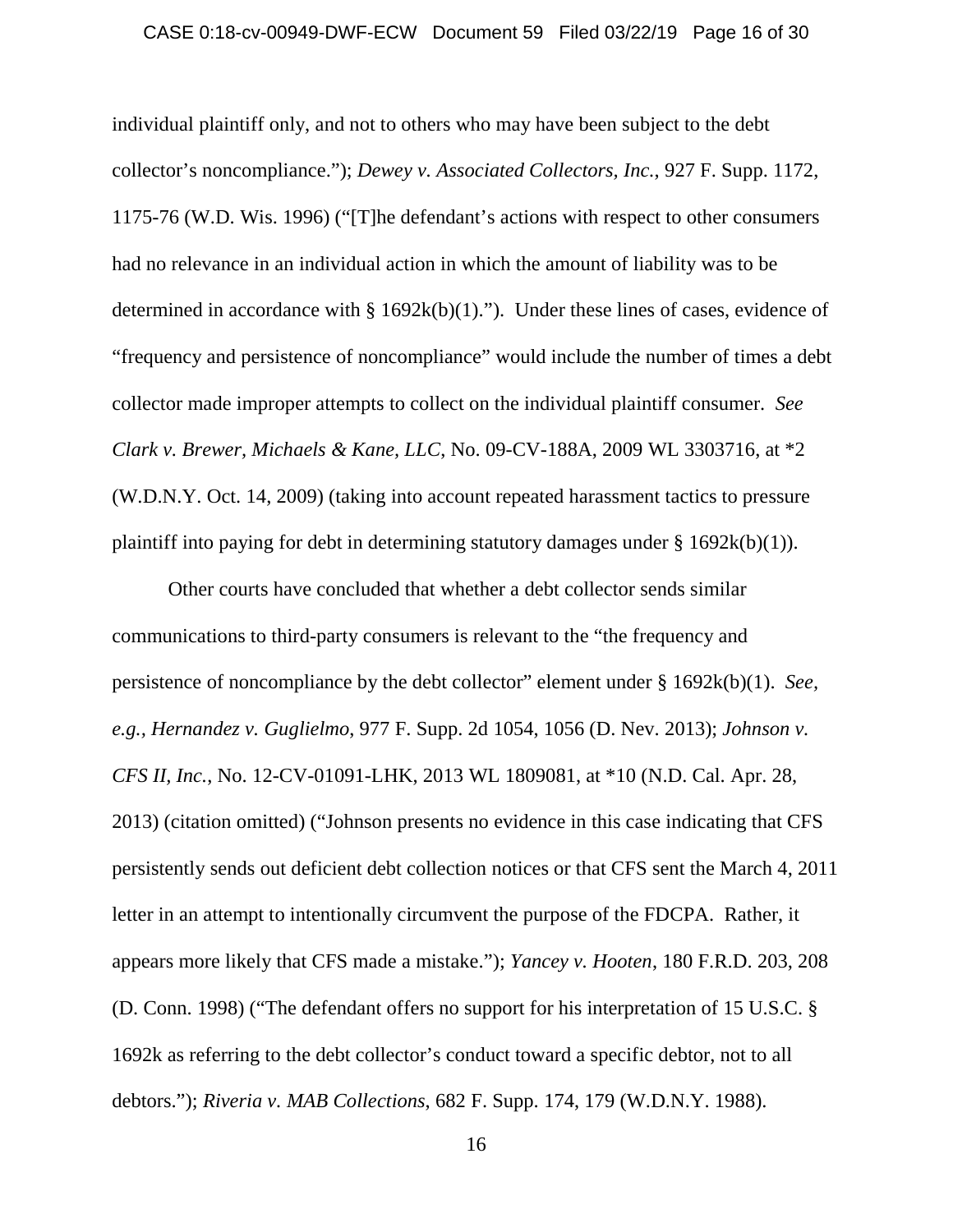Assuming, for purposes of the Motion to Compel, that whether Credit Management sent similar letters to other non-party consumers is relevant to the "frequency and persistence of noncompliance," the Court finds the broad discovery sought by Request No. 6 is not proportionate to the needs of this case. Request No. 6 seeks "all written communication between Credit Management LP and patients of North Memorial Health Care prior to October 30, 2018, where the patient had previously received written communication from The Affiliated Group Inc." (Dkt. No. 54-1 at 1.) As Defendants point out, this request is not limited to debt collection letters of the type Plaintiff received in this action, but could also include correspondence about payment plans, validation request, and other written correspondence. This request for "all written communication[s]" is not proportional to the needs of Plaintiff in obtaining evidence of "frequency and persistence of noncompliance" for the purposes of determining the appropriate statutory damages—which can amount to no more than \$1,000.00. At the hearing, Plaintiff's counsel suggested that the request could be narrowed to the "N41" and "G41" letters of the type sent to Plaintiff. Plaintiff's counsel conceded that there are other less burdensome methods to discover the number of times the letters of that type were sent to other consumers, including through the Rule 30(b)(6) deposition of Credit Management or propounding a tailored interrogatory to that effect. If Plaintiff has not already sought this information through the Rule 30(b)(6) deposition of Credit Management<sup>11</sup> or by propounding such an interrogatory, Plaintiff may propound a single

l

<sup>&</sup>lt;sup>11</sup> Plaintiff's counsel represented at the hearing that Credit Management's Rule 30(b)(6) deposition has not yet been taken.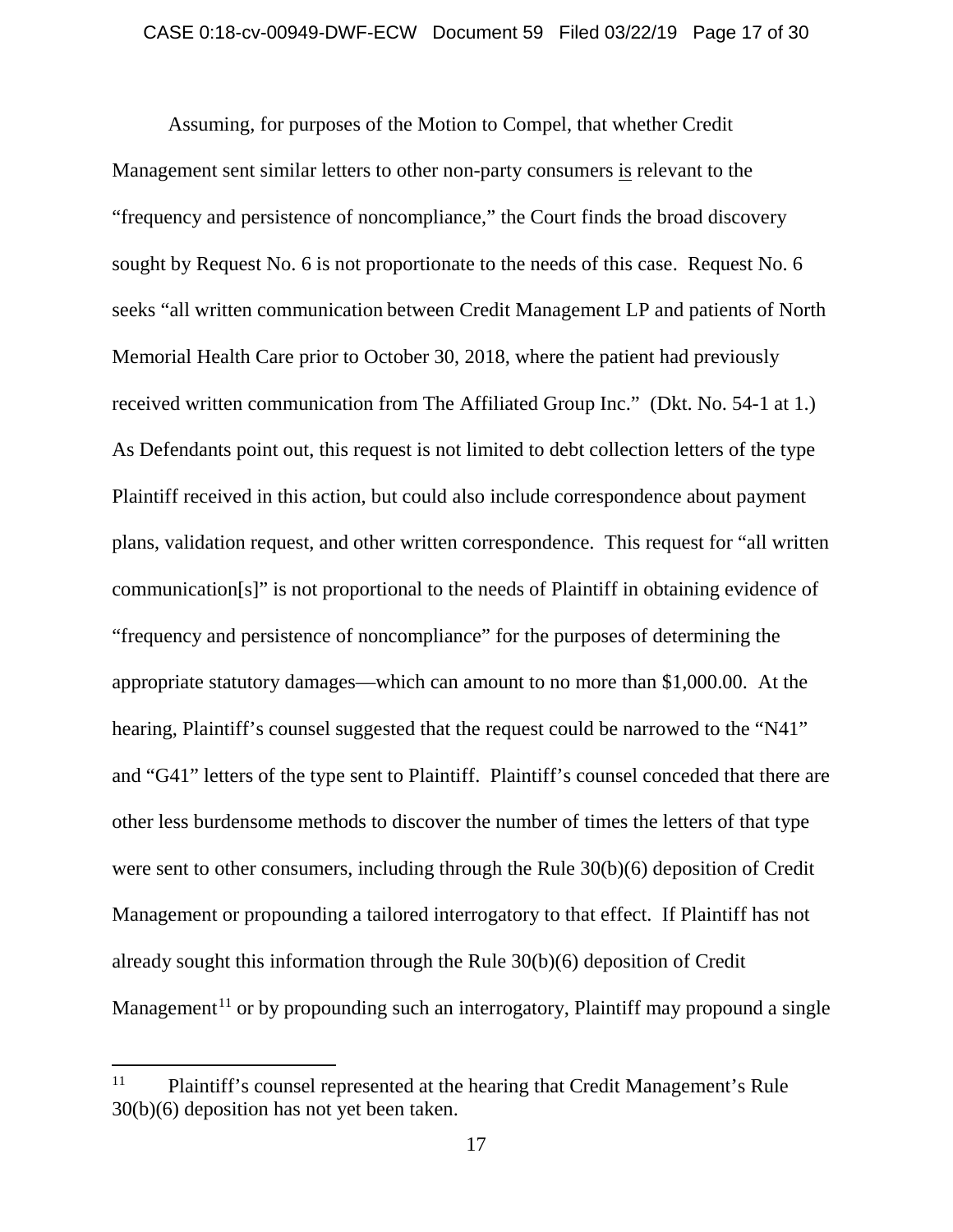interrogatory to Defendants seeking the number of North Memorial patients who received "N41" and "G41" letters before October 30, 2018 who had previously been sent collection letters by Affiliated. The Court will extend the fact discovery deadline in this matter to May 1, 2019 for purposes of this interrogatory only.

# **D. Relevancy to Bona Fide Error Defense**

As mentioned previously, Plaintiff also argues that Request No. 6 seeks relevant information regarding the frequency of Defendants' alleged violations because it is relevant to the "bona fide error" defense asserted by Defendants. (Dkt. No. 53 at 2.) In particular, Plaintiff relied on the fact that, "Defendants assert the frequency of the FDCPA violation (letters to similarly situated consumers) is relevant to whether the violation was 'not intentional' and whether the procedures were reasonably adapted to prevent the error." (*Id.* at 7.) Indeed, Defendants have asserted as part of their Answer to the Second Amended Complaint the following affirmative defense:

Any violation of the Fair Debt Collection Practices Act was not intentional and resulted from a bona fide error within the meaning of 15 U.S.C. § 1692k.

(Dkt. No. 50 at 4-5.)

The FDCPA includes a narrow carve-out to the general rule of strict liability,

known as the "bona fide error" defense. Section 1692k(c) of the FDCPA provides that:

A debt collector may not be held liable in any action brought under this subchapter if the debt collector shows by a preponderance of evidence that the violation was not intentional and **resulted from a bona fide error notwithstanding the maintenance of procedures reasonably adapted to avoid any such error**.

15 U.S.C. § 1692k(c) (emphasis added).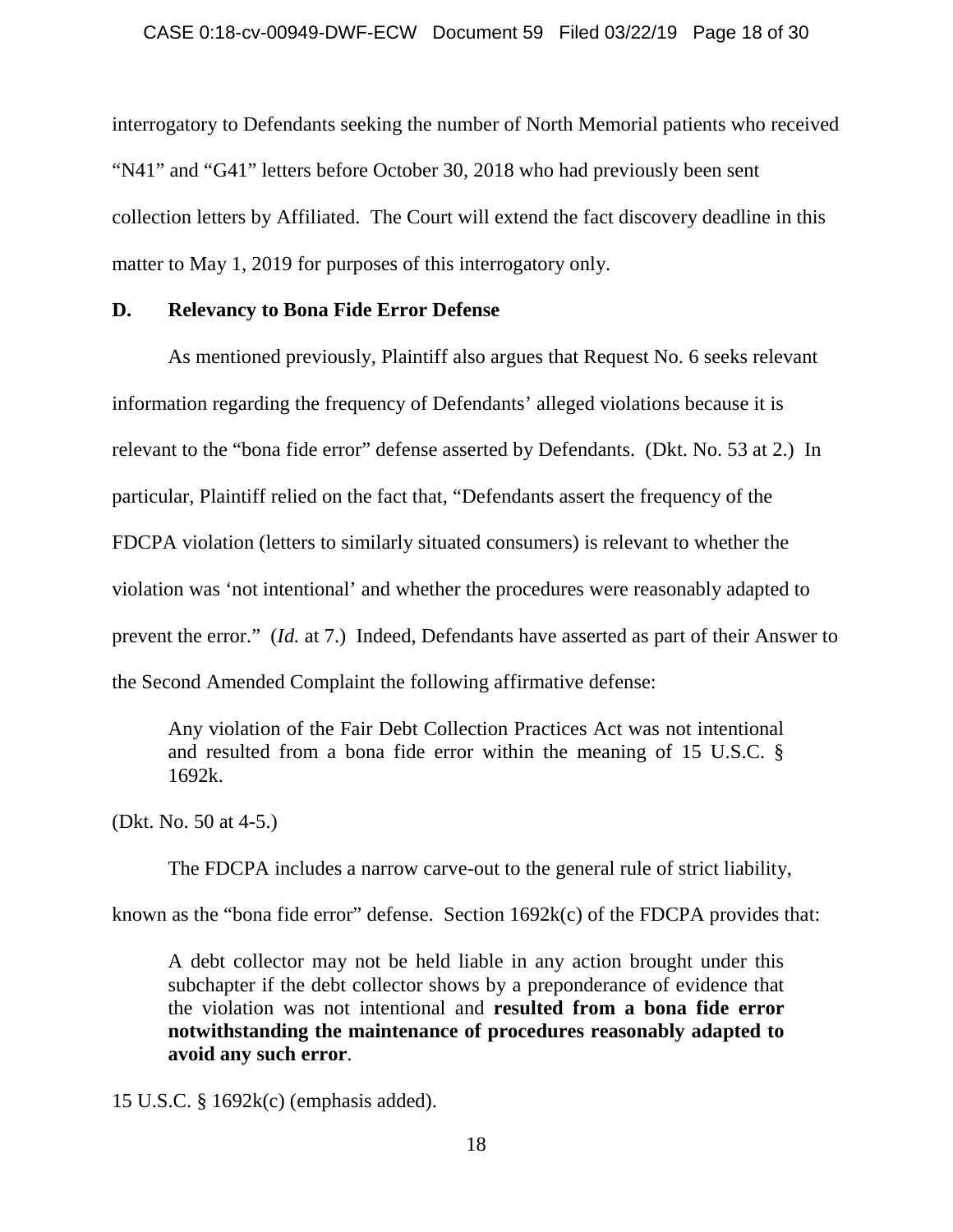Defendants argue that Plaintiff does not cite to any cases finding that conduct towards nonparty individuals is necessary or admissible in a case against an individual for purposes of the bona fide error defense. (Dkt. No. 56 at 2.) The U.S. Supreme Court has held that the FDCPA's bona fide error defense does not encompass "mistakes of law" or "misinterpretations of the requirements of the Act" itself. *Jerman v. Carlisle, McNellie, Rini, Kramer & Ulrich LPA*, 559 U.S. 573, 582-87, 604 (2010). The Supreme Court explicitly did not reach the issue of whether  $\S 1692k(c)$ 's bona fide error defense applies "when a violation results from a debt collector's misinterpretation of the legal requirements of state law or federal law other than the FDCPA," which is one of the violations at issue in this case. *Id.* at 580 n.4. However, the Eighth Circuit has concluded that 1692k(c)'s bona fide error defense did not apply to FDCPA liability resulting from a creditor's mistaken legal interpretation of Minnesota law. *See Picht v. Jon R. Hawks, Ltd.*, 236 F.3d 446, 451-52 (8th Cir. 2001) (FDCPA liability resulting from a creditor's mistaken legal interpretation of Minnesota's garnishment statute); *see also Micks v. Gurstel Law Firm, P.C.*, No. 17-CV-4659 (ECT/ECW), 2019 WL 418850, at \*13 (D. Minn. Feb. 1, 2019). In any event, the Supreme Court in *Jerman* concluded § 1692k(c)'s requirement that debt collectors maintain procedures reasonably adapted to avoid any bona fide errors referred only to measures designed "to avoid errors like clerical or factual mistakes." 559 U.S. at 587. "To establish the bona fide error defense, a debt collector must prove by a preponderance of the evidence that its FDCPA violation was unintentional and was caused by an objectively bona fide error (i.e., one that is plausible and reasonable) made despite the use of procedures reasonably adapted to prevent that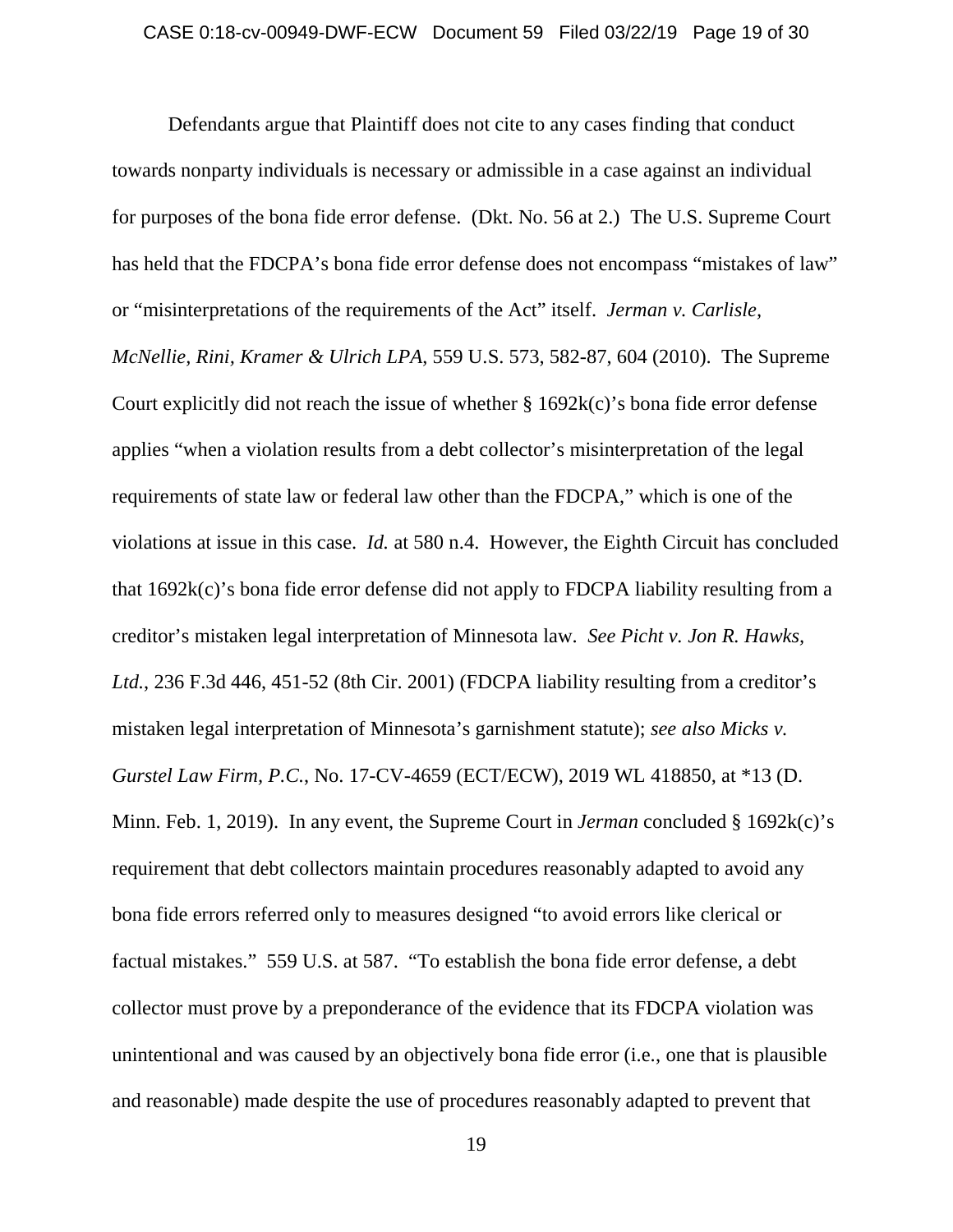specific error." *Wilhelm v. Credico, Inc.*, 519 F.3d 416, 420 (8th Cir. 2008) (citation omitted); *see also Micks*, 2019 WL 418850, at \*10.

Courts have concluded that evidence that a debt collector took similar actions with respect to other debtors is relevant to a defendant's bona fide error defense. *See Mohr v. Sec. Credit Servs.*, LLC, 141 F. Supp. 3d 179, 183-84 (N.D.N.Y. 2015) ("[T]he Court agrees with plaintiff that the complaints may lead to discoverable material relevant to defendants' bona fide error defense."); *Strom v. Nat'l Enter. Sys., Inc.*, No. 09-CV-72A(F), 2010 WL 1533383, at \*1 (W.D.N.Y. Apr. 15, 2010) ("Plaintiff may also use such previous multiple violations [BBB and attorneys general complaints] to negate Defendant's bona fide clerical error defense."); *but see*, *Cusumano*, 1998 WL 673833, at \*3 ("Cusumanos do not persuasively explain how NRB's actions with respect to others would tend to prove whether NRB did or did not make a bona fide error in its actions with respect to the Cusumanos.") While the Court agrees that the number of similar letters to non-party consumers may be relevant to whether the violation was "not intentional" and whether Defendants' procedures were reasonably adapted to prevent the error, the issue of intent and procedures (not the identity of the recipients of the collection letters) is what bears on Defendants' conduct. *See Hoch v. Mid-Minnesota Mgmt. Servs. Inc.*, No. CV 15-2445 ADM/LIB, 2016 WL 386037, at  $*4$  (D. Minn. Feb. 1, 2016) ("[A] debt collector's intent is irrelevant unless the debt collector can satisfy the bona fide error defense under  $\S 1692k(c)$ .") (citation omitted).

Plaintiff has not explained why she needs copies of the actual correspondence to rebut Defendants' bona fide error defense. Indeed, Plaintiff's counsel agreed that, as with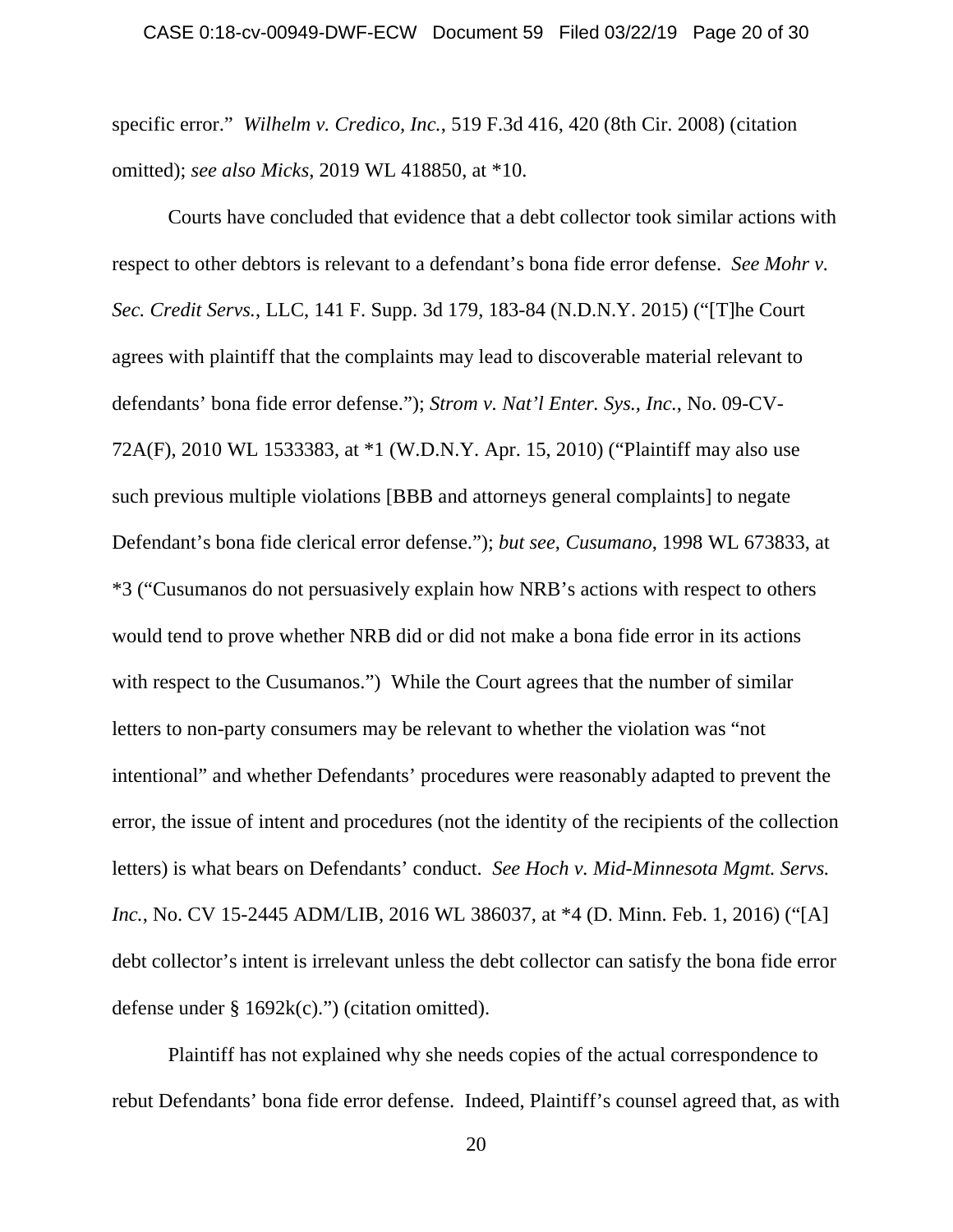### CASE 0:18-cv-00949-DWF-ECW Document 59 Filed 03/22/19 Page 21 of 30

Plaintiff's argument that "the frequency and persistence of such noncompliance" is relevant to statutory damages, information relevant to the bona fide mistake defense could be obtained via deposition or interrogatories. As stated above with respect to statutory damages, Request No. 6 is not proportional to the needs of Plaintiff in providing evidence of frequency as there are other methods to discover this information that are less burdensome, such as through a Rule 30(b)(6) deposition of Credit Management or tailored interrogatories. Plaintiff may obtain information about the frequency of such letters via the tailored interrogatory permitted in Section III.C.

### **E. Consumer Confusion**

Plaintiff represented that she needs the letters to obtain the names and addresses of the North Memorial patients that received collection letters from both Affiliated and Credit Management for purposes of sending a survey directed to "consumer confusion" to those patients. The FDCPA "prohibits a debt collector from asserting any 'false, deceptive, or misleading representation,' or using any 'unfair or unconscionable means,' to attempt to collect a debt." *Coyne v. Midland Funding LLC*, 895 F.3d 1035, 1037 (8th Cir. 2018) (citing 15 U.S.C. §§ 1692e, 1692f). When evaluating whether a collection letter sent to a debtor uses a prohibited representation or means, courts "normally view it 'through the eyes of the unsophisticated consumer.'" *Id.* (quoting *Freyermuth v. Credit Bureau Servs.*, Inc., 248 F.3d 767, 771 (8th Cir. 2001)). The "unsophisticated consumer" standard "is designed to protect consumers of below average intelligence or sophistication." *Id.* Such a standard not only "protects the uninformed or naive consumer," but also includes "an objective element of reasonableness," to ensure that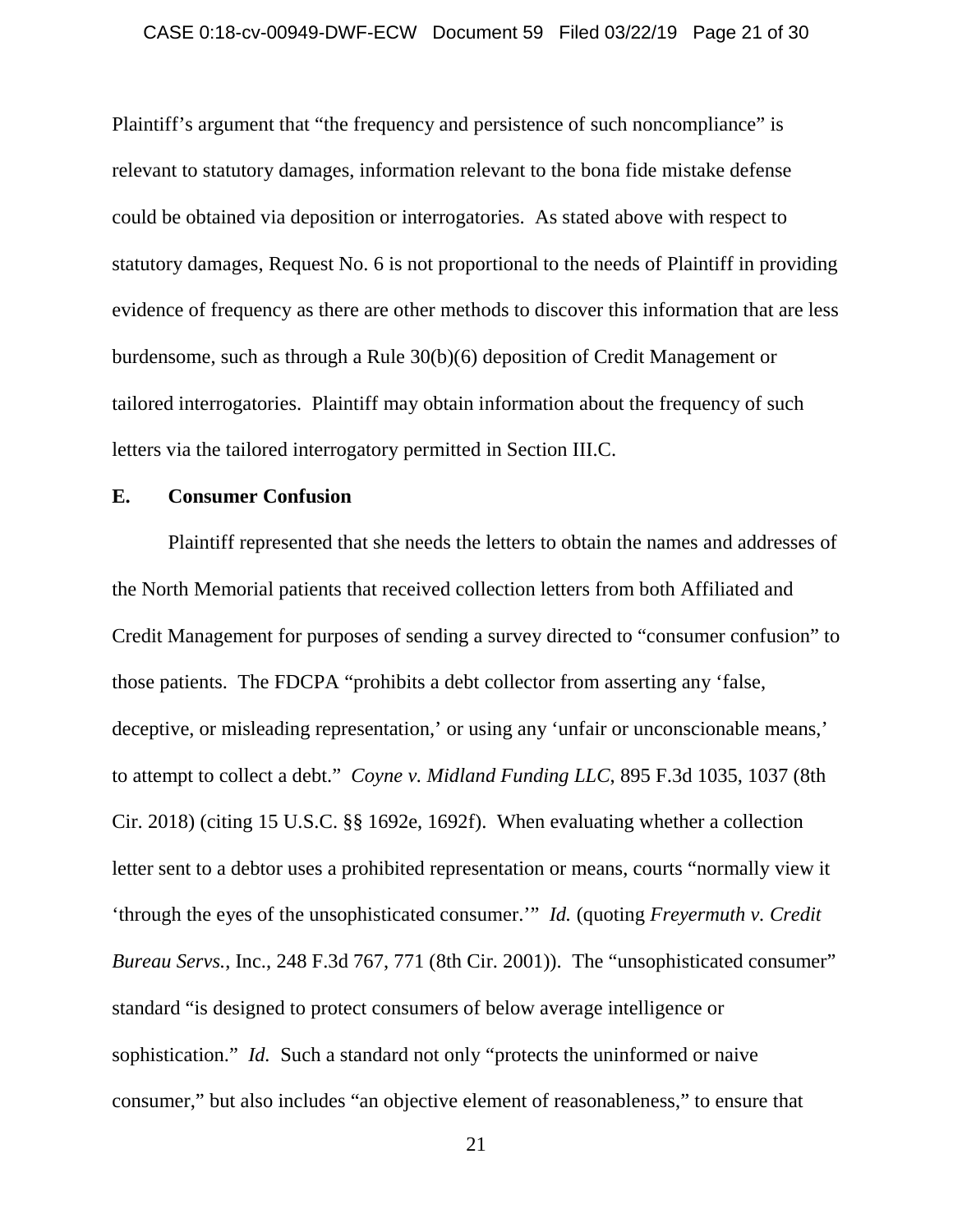### CASE 0:18-cv-00949-DWF-ECW Document 59 Filed 03/22/19 Page 22 of 30

debt collectors are not held liable as a result of "peculiar interpretations of collection letters." *See Strand v. Diversified Collection Serv., Inc.*, 380 F.3d 316, 317-18 (8th Cir. 2004) (citation and marks omitted); *see also Scheffler v. Gurstel Chargo, P.A.*, 902 F.3d 757, 762 (8th Cir. 2018) (finding that the unsophisticated consumer standard "is designed to protect consumers of below average sophistication or intelligence without having the standard tied to the very last rung of the sophistication ladder") (marks and citation omitted).

The objective element of reasonableness is often decided as a matter of law without reliance on survey or other extrinsic evidence. For example, courts need not look at extrinsic evidence where the representations at issue are on their face not misleading or deceptive. *See Ruth v. Triumph P'ships*, 577 F.3d 790, 800 (7th Cir. 2009) (where cases involve "statements that plainly, on their face, are not misleading or deceptive," courts need not look to extrinsic evidence to determine whether consumers were confused."); *see also Peters v. Gen. Serv. Bureau, Inc.*, 277 F.3d 1051, 1056 (8th Cir. 2002*)* ("We conclude that the VA's 'only alternative' statement is not literally false. Even if it were deemed to be literally false, however, it would not mislead because it effectively conveys the consequences of failing to sign and return the VA. We conclude as a matter of law that the statement does not violate § 1692e."); *Adams v. J.C. Christensen & Assocs., Inc.*, 777 F. Supp. 2d 1193, 1197-98 (D. Minn. 2011) (citations omitted) ("The parties agree as to the letter's contents but disagree on the legal implications of those contents under the FDCPA. In such a situation, the Court is confronted with a question of law that may be resolved on a Rule 12(c) motion. The Court concludes that the hypothetical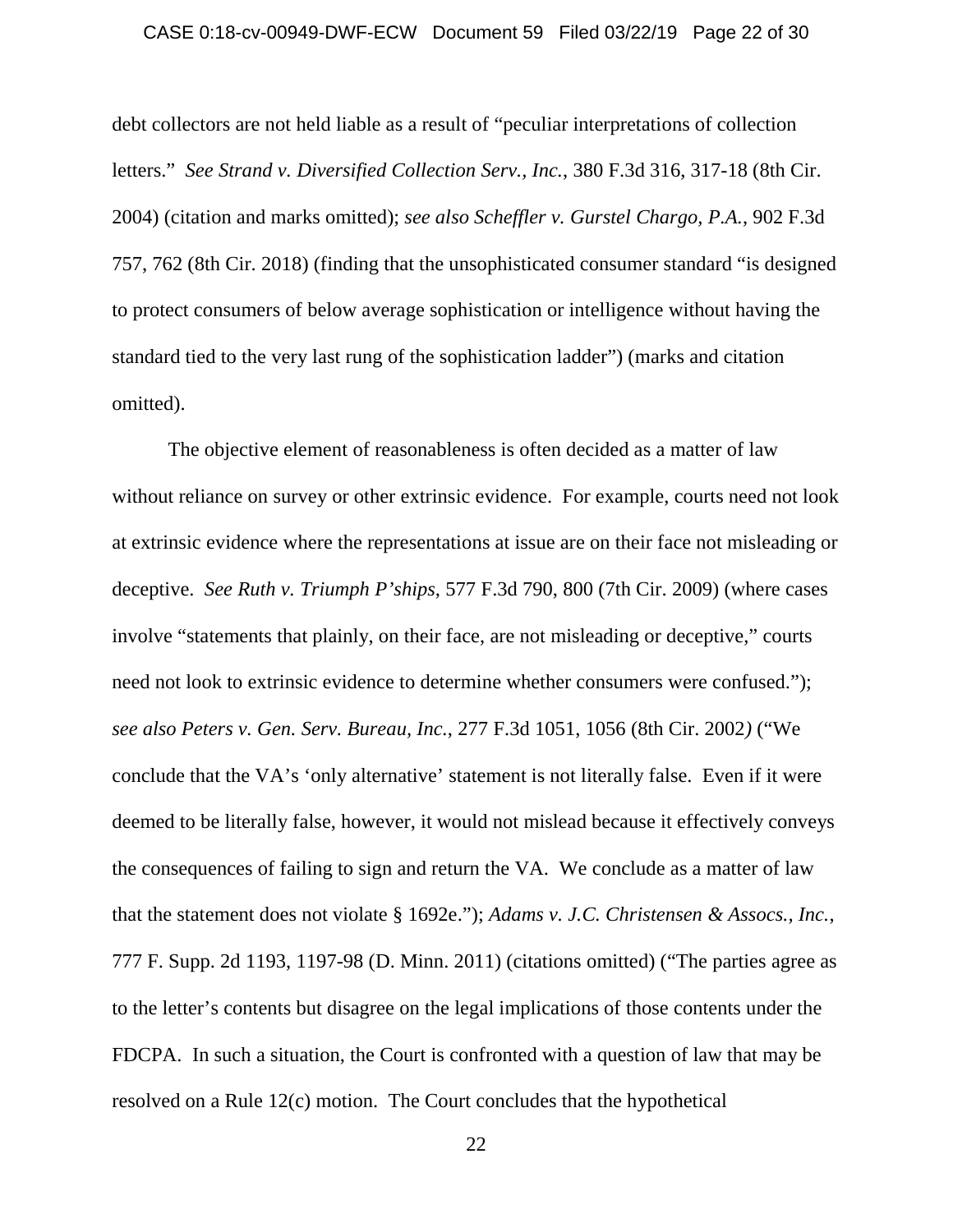### CASE 0:18-cv-00949-DWF-ECW Document 59 Filed 03/22/19 Page 23 of 30

'unsophisticated consumer' would not be misled or deceived by Christensen's June 8, 2010 letter, and it further concludes that the letter did not threaten legal action. Accordingly, the pleadings fail to establish a violation of the FDCPA, and Christensen is entitled to judgment as a matter of law.") (citations omitted). Similarly, no extrinsic evidence is necessary for communications that are clearly confusing or deceptive. *See Ruth*, 577 F.3d at 801 ("Not every meritorious FDCPA claim requires such extrinsic evidence, however; some collection notices are clearly misleading on their face. Cases involving plainly deceptive communications fall into a third category, one where we will grant summary judgment for the plaintiffs without requiring them to prove what is already clear."); *see also Zazueta v. Med. Data Sys., Inc.*, No. 4:17-CV-2796-SNLJ, 2018 WL 3219750, at \*2 (E.D. Mo. July 2, 2018) (quoting *McHugh v. Valarity*, LLC, No. 4:14-CV-858-JAR, 2014 WL 6772469, at \*1 (E.D. Mo. Dec. 1, 2014) (alterations in original), quoting *Bode v. Encore Receivables Mgmt., Inc.*, 2007 WL 2493898, at \*4 (E.D. Wis. Aug. 30, 2007)) ("Under the 'unsophisticated consumer' standard, a court may grant summary judgment when collection activity 'on its face violates the [FDCPA] . . . even in the absence of extrinsic evidence.'").

However, courts have concluded that where a case involves statements that are not plainly misleading or deceptive but might possibly mislead or deceive the unsophisticated consumer, extrinsic evidence, such as consumer surveys, are probative to whether unsophisticated consumers do in fact find the challenged statements misleading or deceptive. *See Ruth*, 577 F.3d at 801 (string citation omitted); *see also Janetos v. Fulton Friedman & Gullace, LLP*, 825 F.3d 317, 322-23 (7th Cir. 2016); *Campbell v. Credit*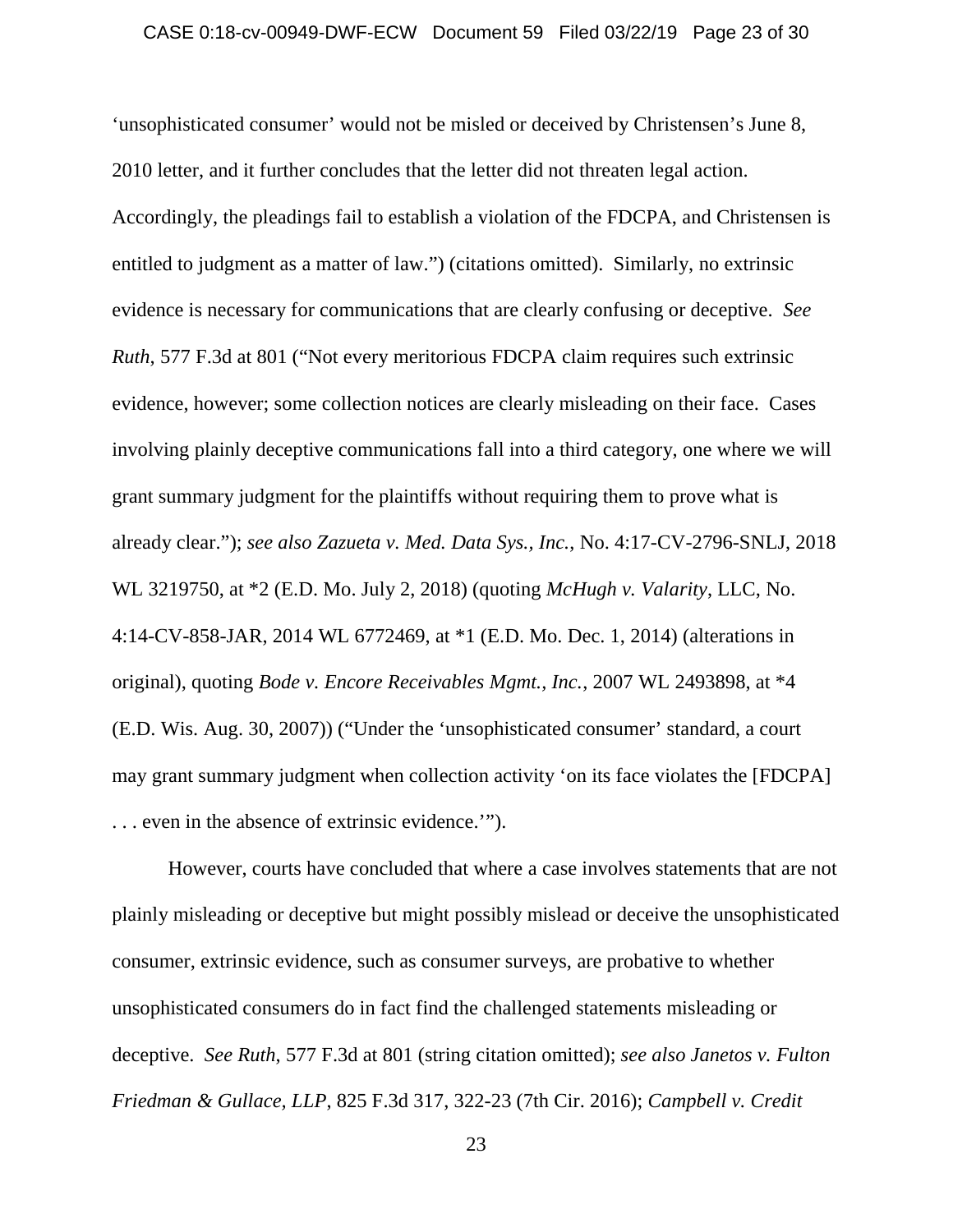*Prot. Ass'n, L.P.*, No. 4:12CV00289AGF, 2013 WL 1282348, at \*5 (E.D. Mo. Mar. 27, 2013) ("[W]hen the letter itself does not plainly reveal that it would be confusing to a significant fraction of the population, the plaintiff must come forward with evidence beyond the letter and beyond his own self-serving assertions that the letter is confusing in order to create a genuine issue of material fact for trial. Such additional or 'extrinsic evidence' may be satisfied through evidence such as consumer surveys or expert testimony.") (citations and marks omitted).

Defendants do not argue that extrinsic evidence such as surveys are not relevant to whether the hypothetical "unsophisticated consumer" would be misled or deceived by the communications from Defendants to Plaintiff at issue. Instead, Defendants argue that it is unreasonable to force them to spend the time and money required to produce these letters (1) when Plaintiff has given no indication that she would be able to conduct a survey based on the information obtained from the letters that is actually admissible because she failed to retain an expert to conduct the survey and (2) due to the confidentiality and privacy issues raised by HIPAA. (Dkt. No. 56 at 10-11.)

Courts have concluded that confusion surveys, including those conducted in the FDCPA context, are a form of expert testimony. *See Evory v. RJM Acquisitions Funding L.L.C.*, 505 F.3d 769, 776 (7th Cir. 2007) ("[S]urvey evidence in debt-collection . . . cases must comply with the principles of professional survey research; if it does not, it is not even admissible, . . . let alone probative of deception.") (citations omitted); *Riel v. Immediate Credit Recovery Inc.*, No. 17-CV-440-JPS, 2018 WL 502659, at \*3 (E.D. Wis. Jan. 22, 2018) (FDCPA case) (citing *DeKoven v. Plaza Assocs.*, 599 F.3d 578, 580 (7th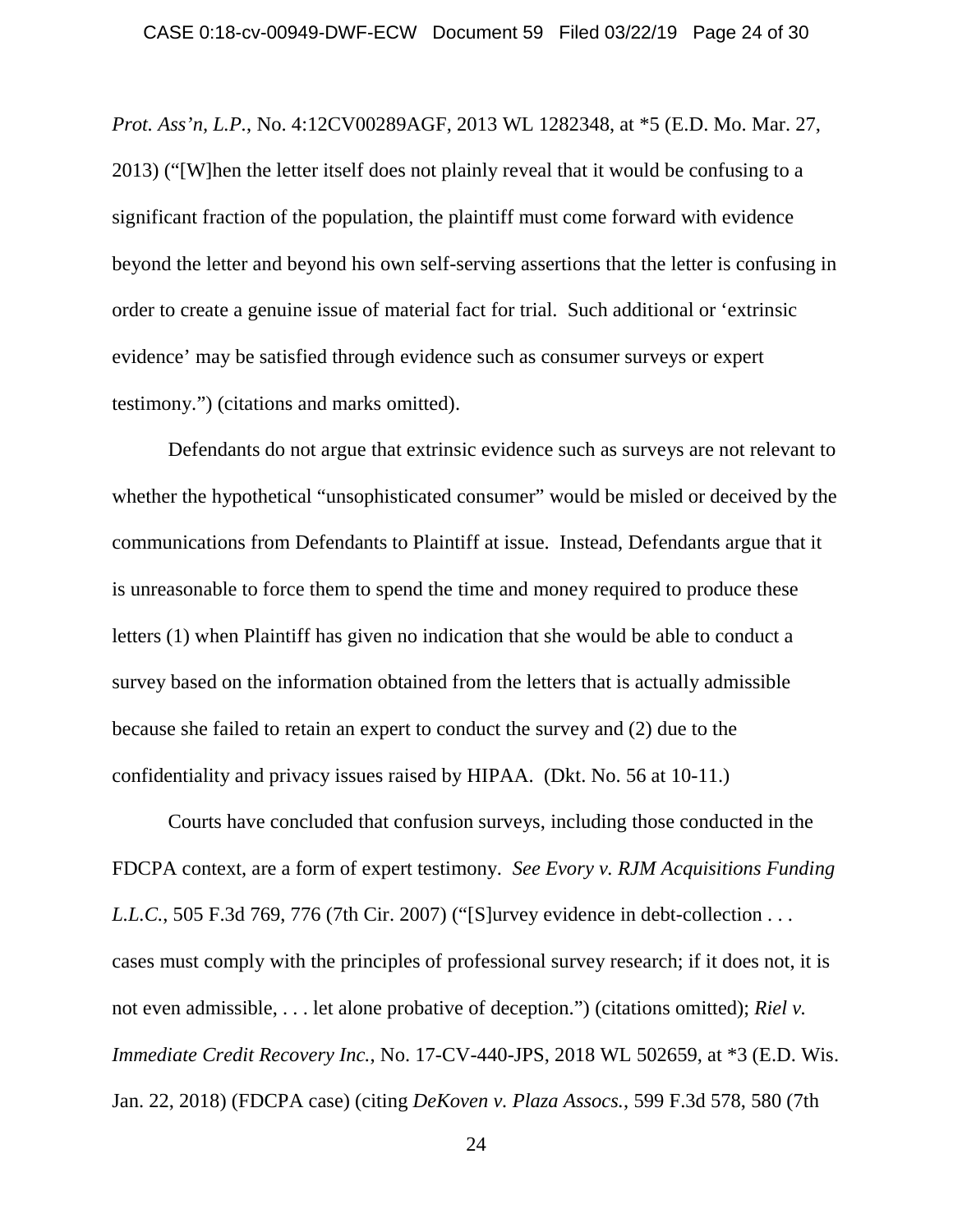Cir. 2010)) ("The problem for Plaintiff is that his only extrinsic evidence—the survey—is inadmissible. The Court of Appeals treats survey evidence as a form of expert testimony."); *see generally*, *Elliott v. Google, Inc.*, 860 F.3d 1151, 1160 (9th Cir. 2017) (citing Federal Judicial Center, Reference Manual on Scientific Evidence 364 (3d ed. 2011) (explaining that valid survey design typically requires graduate training or professional experience in survey research)) (concluding that the district court properly excluded from evidence two of plaintiff's surveys because "these surveys were designed and conducted by Elliott's counsel, who is not qualified to design or interpret surveys"); *Sarco Creek Ranch v. Greeson*, 6:14-CV-13, 2015 WL 7871047, \*3 (S.D. Tex. 2015) (excluding survey to show secondary meaning from evidence for several reasons, including that it was administered by plaintiff's attorney); *Hodgdon Powder Co., Inc. v. Alliant Techsystems, Inc.*, 512 F. Supp. 2d 1178, 1182 (D. Kan. 2007) (informal survey that was designed and run entirely by plaintiff's attorney without any input from a survey professional was "untrustworthy and inadmissible" into evidence).

Plaintiff relies on U.S. Magistrate Judge David T. Schultz's decision in *Dakowa* where he concluded "that allowing Dakowa access to past cases involving 'interlocking discovery' is relevant to his claim that such requests are by nature confusing and violate the FDCPA." (Dkt. No. 53 at 9; Dkt. No. 54-4 at 13.) In *Dakowa*, the plaintiff sought via interrogatories a list of all cases—filed and unfiled—in which the defendants served interlocking discovery on debtors in state legal actions during the previous twelve months. (Dkt. No. 54-4 at 12.) Plaintiff's counsel asserted at the February 22 hearing that the survey he provided the Court was ultimately issued to non-party debtors in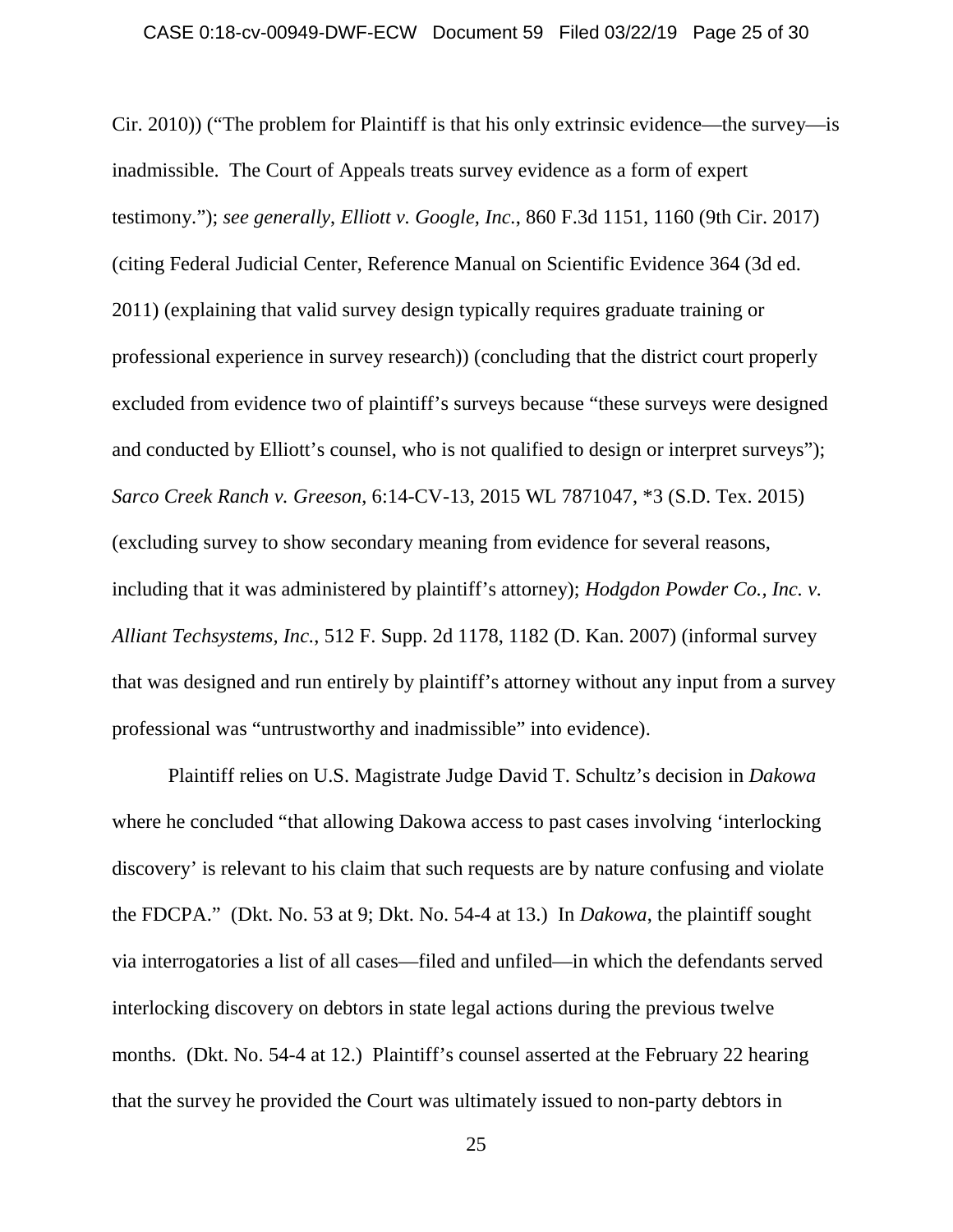### CASE 0:18-cv-00949-DWF-ECW Document 59 Filed 03/22/19 Page 26 of 30

*Dakowa*. The Court does not find Plaintiff's reliance on Magistrate Judge Schultz's Order persuasive because Plaintiff has not identified anything in the Order or related briefings and submissions that indicates Magistrate Judge Schultz ordered the list of cases produced so the *Dakowa* plaintiff could identify the non-party debtors and send them a survey about the interlocking discovery. Indeed, while Magistrate Judge Schultz ordered the list of cases produced to the *Dakowa* plaintiff, he also stated that the defendants "need not include identifying information such as the [underlying case] defendant's name and address but should include the service date, the case number and the jurisdiction where the case was filed. If the case was never filed, then M&K must either provide the caption of the matter or a copy of the 'interlocking discovery; that was actually served." (Dkt. No. 54-4 at 14.)

Plaintiff has cited no case where a court ordered the type of discovery she seeks copies of letters containing HIPAA protected information—for the purpose of sending a survey drafted by an attorney to non-party patients who had received the letters so the attorney could collect the number of instances of "consumer confusion." When considering the proportionality factors, the Court finds the likely benefit of Plaintiff's proposed discovery is outweighed by the burden and expense the discovery would impose on Defendants. Based on the available information before the Court, the likely benefit of ordering Defendants to produce the requested correspondence would be an unknown number of persons potentially willing to testify at trial that they were "confused" by correspondence similar to that received by Plaintiff, and "confusion" data generated from an attorney-drafted survey and analyzed without the benefit of an expert.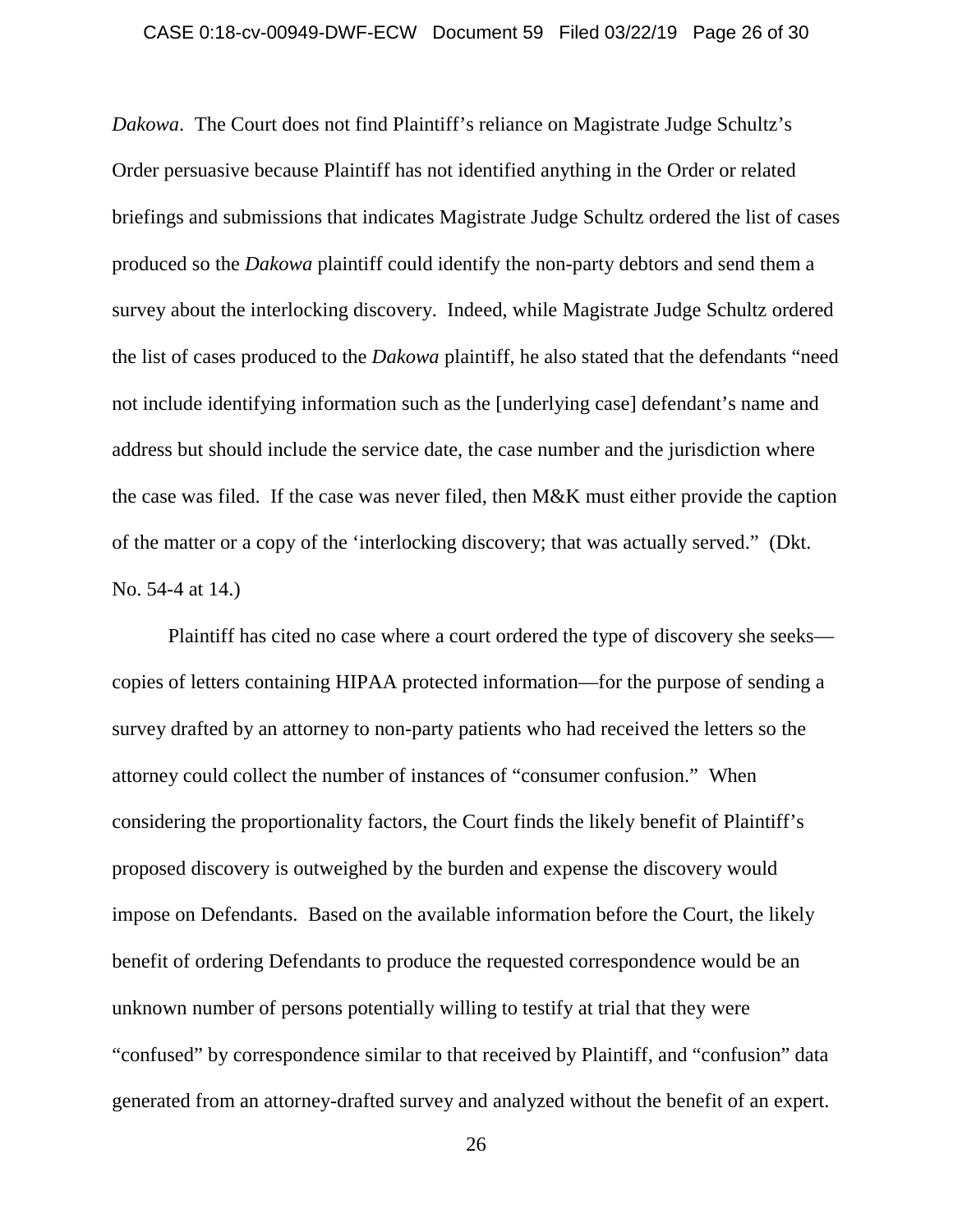### CASE 0:18-cv-00949-DWF-ECW Document 59 Filed 03/22/19 Page 27 of 30

Given that the question of confusion or materiality is routinely determined as a matter of law (*see, e.g.*, *Ruth*, 577 F.3d at 801; *Peters*, 277 F.3d at 1056; *Zazueta*, 2018 WL 3219750, at \*2; *Adams*, 777 F. Supp. 2d at 1197-98), the lack of probative value (not to mention potential inadmissibility) of the attorney-drafted and attorney-analyzed survey results (*see Evory*, 505 F.3d at 776), and that Plaintiff may offer her own testimony as to confusion, the likely benefit obtained from this discovery is minimal.

Further, setting aside the burden and expense imposed on Defendants in collecting and producing the requested documents, the Court is persuaded by Defendants' arguments that many of the potentially thousands of non-party patients who would receive a cover letter and proposed survey inquiring about correspondence relating to unpaid medical debt might well have concerns about whether Affiliated, Credit Management, and/or North Memorial handled their protected health information as required by HIPAA, resulting in unwarranted negative consequences for Defendants and North Memorial<sup>12</sup>—not to mention anxiety on the part of the patients caused by receiving a letter and survey about their medical debt that refers to a court order. 13 *See Beseke*, 2018 WL 6040016, at \*3 (quoting Fed. R. Civ. P. 26(b)(1)) (taking into account "whether

 $\overline{\phantom{a}}$ 

<sup>12</sup> North Memorial is a covered entity pursuant to HIPAA. *See* 45 C.F.R. § 160.103. There is no indication that either party has notified North Memorial that protected information could be released to Plaintiff in order to contact North Memorial patients.

<sup>13</sup> Including, as Plaintiff's counsel proposed, language that the survey was ordered by a Court seems likely to raise additional concerns on the part of the recipients. While Plaintiff's counsel argued at the hearing that the bills related to the non-parties have already been sent out once to the patients, the difference here is that bills and their information have presumably never been provided to a party who is not the sender or intended recipient—in this case Plaintiff.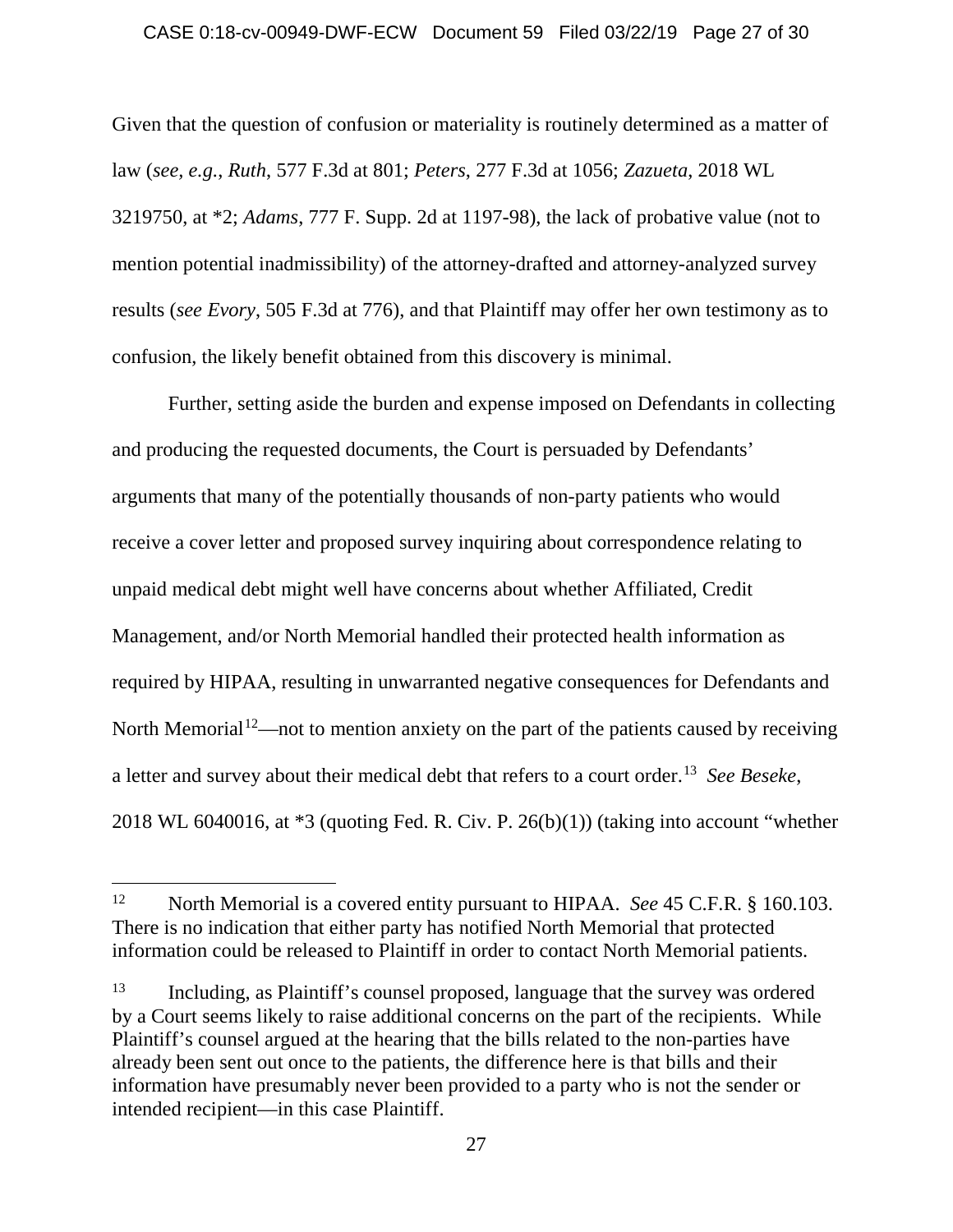the burden or expense of the proposed discovery outweighs its likely benefit'"); *see, generally*, *In re Nat'l Hockey League Players' Concussion Injury Litig.*, No. MDL 14- 2551 (SRN), 2017 WL 1493671, at \*7 (D. Minn. Apr. 26, 2017) (quoting *Misc. Docket Matter No. 1 v. Misc. Docket Matter No. 2*, 197 F.3d 922, 927 (8th Cir. 1999)) (finding in the Rule 45 context that "[i]n evaluating whether the burden of production outweighs the likely benefit of discovery, 'concern for the unwanted burden thrust upon non-parties is a factor entitled to special weight in evaluating the balance of competing needs'") (citation omitted). The Court also has doubts about the ability of the Protective Order in this case to protect the non-party patients' HIPAA protected health information. Plaintiff's counsel did not propose any means of ensuring that the proposed survey will be received and opened by the non-party who incurred the medical debt rather than a spouse, roommate, parent, child, or subsequent occupant at the address. Finally, the Court is troubled by Plaintiff's counsel's willingness to use the survey to "encourage" survey recipients to seek legal counsel if asked by the recipients. Counsel also noted that if those patients choose to use the information outside of this litigation, then that is a right that they have. While, as counsel argued, the non-party patients have the right to bring an FDCPA action, Plaintiff and her counsel do not have the right to use confidential correspondence covered by the Protective Order in this case in a manner that creates an unnecessary and uncontrolled risk that it may be used for purposes outside of this lawsuit.<sup>14</sup> (Dkt. No. 28,  $\P$  3(a) ("A confidential document may be used only in this

l

<sup>&</sup>lt;sup>14</sup> The Court notes that the North Memorial patients are not governed by the Protective Order, and using the letters in the manner proposed by Plaintiff creates an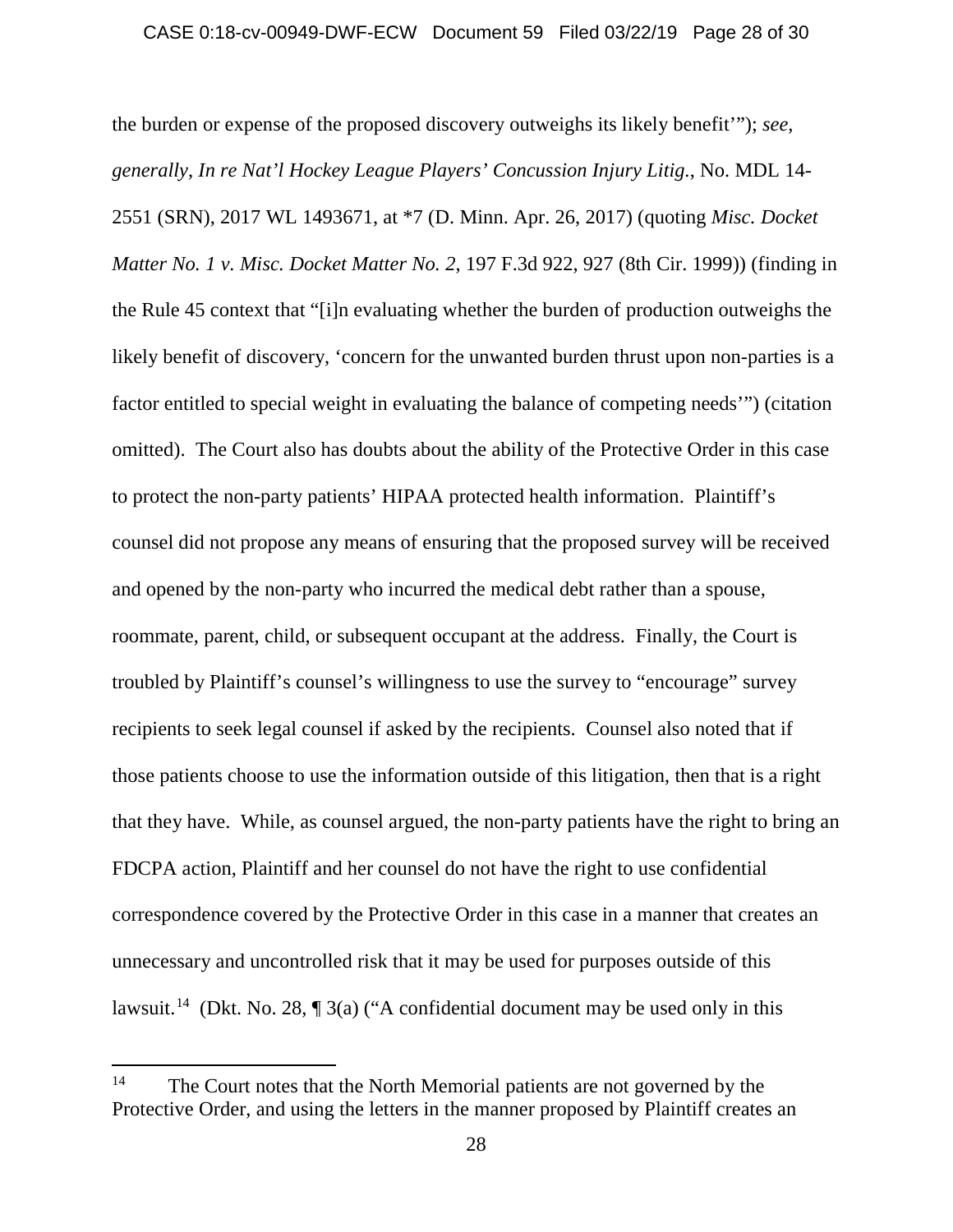### CASE 0:18-cv-00949-DWF-ECW Document 59 Filed 03/22/19 Page 29 of 30

action.").) Finally, although not by itself dispositive, the burden and risks resulting from disclosing the HIPAA protected information of potentially thousands of non-party North Memorial patients is not commensurate with the amount in controversy in this case including the up to \$1,000.00 in statutory damages and any damages related to Plaintiff's emotional distress. *See* Fed. R. Civ. P. 26(b)(1). In balancing the marginal probative value that the counsel's confusion survey will provide to the trier of fact (not to mention the potential inadmissibility of the results) against the invasion of privacy of non-party North Memorial patients, the burden on non-party North Memorial, the burden on Defendants, and the Court's interest in enforcing its Protective Order, the Court concludes that the Request No. 6 is not proportional to the needs of the case. The Court will not compel Defendants to produce the requested documents.

# **IV. ORDER**

Based on the files, records, and proceedings herein,

### **IT IS ORDERED THAT:**

 $\overline{\phantom{a}}$ 

1. Plaintiff Dina Klein's Motion to Compel (Dkt. No. 51) is **DENIED**.

2. Plaintiff may propound a single interrogatory to Defendants (only to the extent that Plaintiff has not already sought such information through the Rule 30(b)(6) deposition of Credit Management or any other form of discovery), seeking the number of North Memorial patients who received "N41" and "G41" letters before October 30, 2018 who had previously been sent collection letters by Affiliated. The Court will extend the

inherent risk that Plaintiff will violate, albeit not intentionally, the Protective Order.